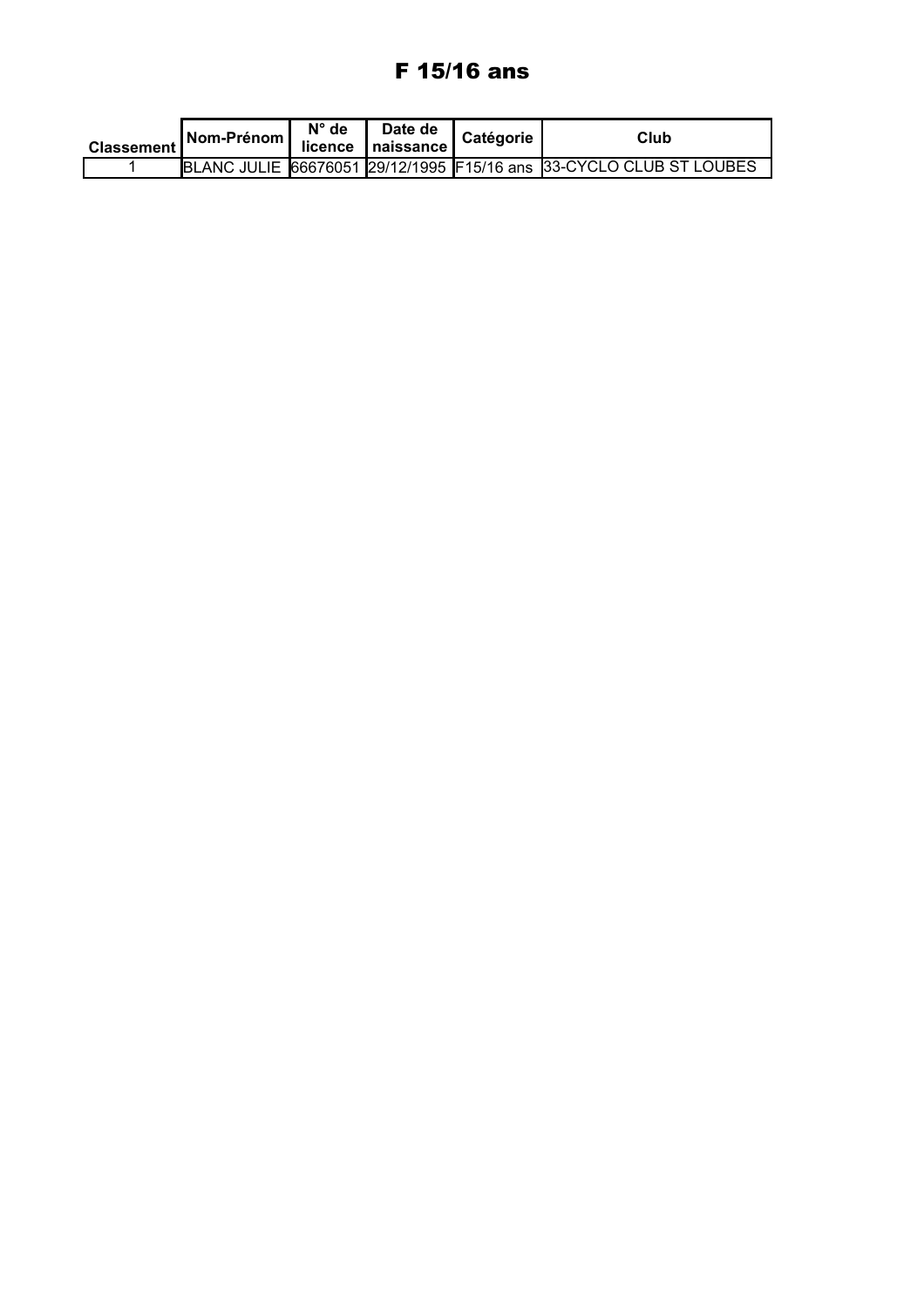## F 17/29 ans

| iClassementi | Nom-Prénom                  | N° de licence | Date de naissance | Catégorie | Club                                                   |
|--------------|-----------------------------|---------------|-------------------|-----------|--------------------------------------------------------|
|              | <b>DE DIEGO Katia</b>       | 96238129      | 13/04/1992        |           | F17/29 ans 64- Club Velo Salies                        |
|              | <b>POURTIER CINDY</b>       | 98735872      | 117/05/1994       |           | <b>F17/29 ans 24 EC TRELISSAC COULOUNIEIX CHAMIERS</b> |
|              | DUCOS Ophélie               | 96241763      | 24.02.1986        |           | IF17/29 ans I64-URT VELO 64                            |
|              | <b>BOND Coralie</b>         | 040-80879502  | 30/09/1992        |           | F17/29 ans 40 - VELO CLUB MONTOIS                      |
|              | <b>BIDEAU MELISSA MAEVA</b> | 66675309      | 05/07/1989        |           | F17/29 ans 33-CYCLO CLUB ST LOUBES                     |
| Certif med.  | <b>BLANC SANDY</b>          | 66670044      | 03/10/1994        |           | F17/29 ans 33-CYCLO CLUB ST LOUBES                     |
| absente      | <b>CAZASSUS Marlène</b>     | 50023765      | 14/03/1987        |           | F17/29 ans 47-CS Castelialoux                          |
| absente      | <b>ZAMORA Estelle</b>       | 96243313      | 31.08.1993        |           | F17/29 ans 64-URT VELO 64                              |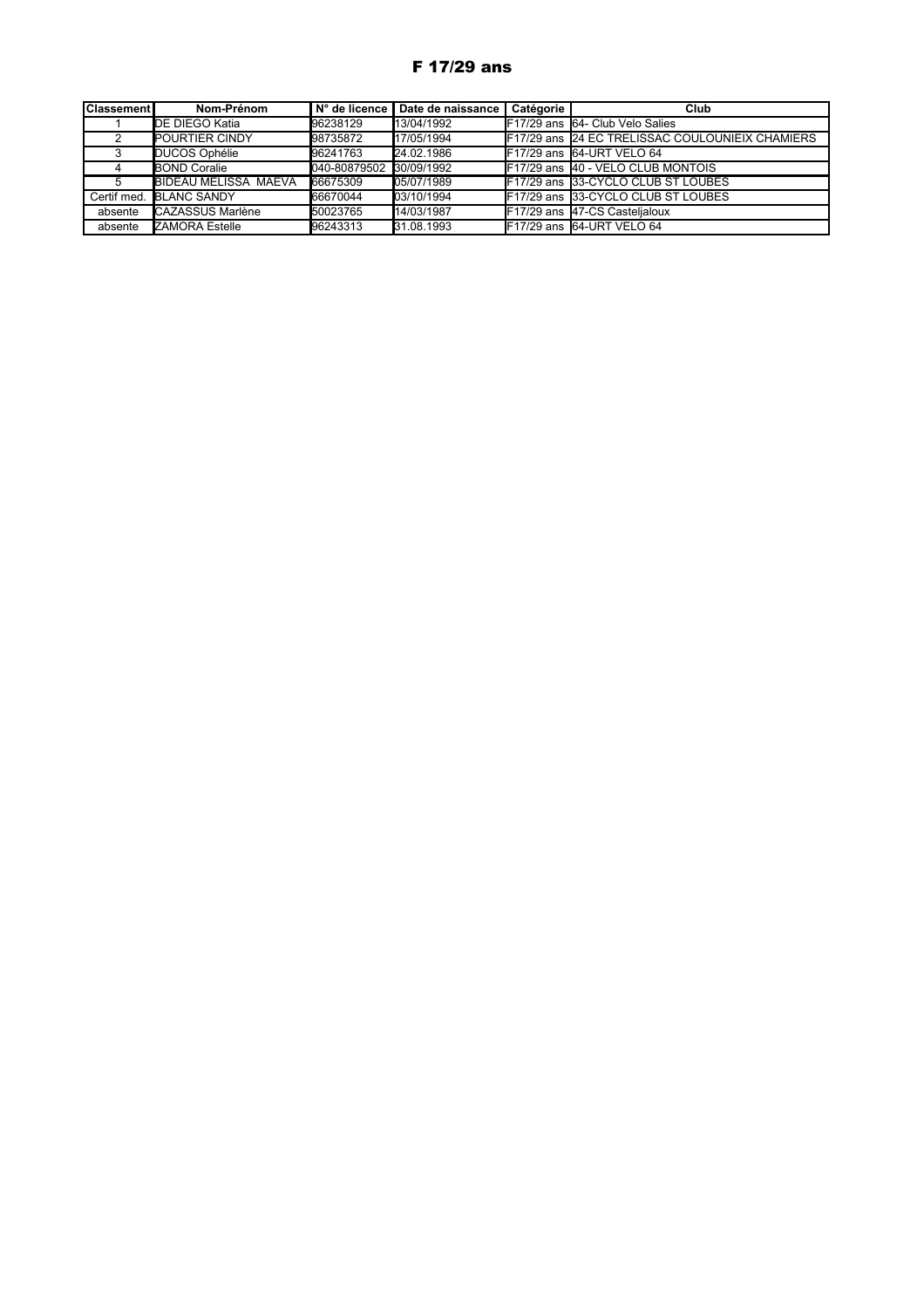## F 30/39 ans

| Iclassement | Nom-Prénom                             |          | IN° de licence   Date de naissance   Catégorie | Club                                                |
|-------------|----------------------------------------|----------|------------------------------------------------|-----------------------------------------------------|
|             |                                        |          |                                                |                                                     |
|             | <b>RAMES ISABELLE</b>                  | 04648910 | 08/07/1972                                     | <b>IF30/39 ans I33-SPORT ATHLETIQUE MERIGNACAIS</b> |
|             | MILLEROU Rachel                        | 96236627 | 28/08/1981                                     | <b>IF30/39 ans I64-Racing Vallée Aspe</b>           |
|             | CHEVREAU MARINE 040-80880730 24/101980 |          |                                                | <b>F30/39 ans 40 - UNION CYCLISTE ST JUSTIN</b>     |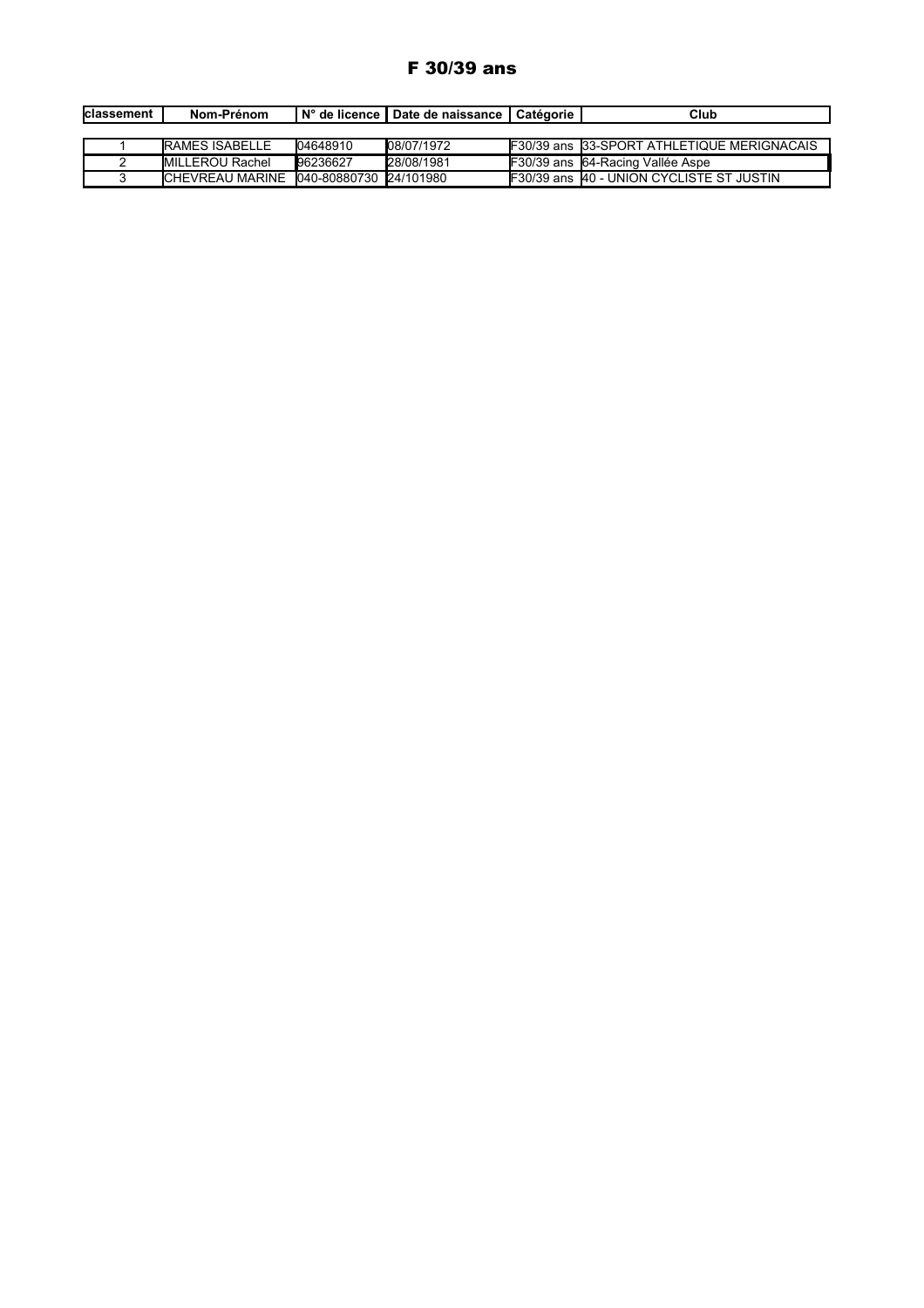# F 40 ans et +

| <b>Classement</b> | Nom-Prénom                                     |          | ∣ N° de licence I Date de naissance I Catéɑorie I |              | Club                                 |
|-------------------|------------------------------------------------|----------|---------------------------------------------------|--------------|--------------------------------------|
|                   |                                                |          |                                                   |              |                                      |
|                   | BREMAUD SANDRINE 104649013                     |          | 22/09/1968                                        | IF40+        | 133-COMITE DES FETES DE CHAMADELLE   |
|                   | IAUBENAS Marie Laure 1040-80880729 124/04/1968 |          |                                                   | <b>IF40+</b> | <b>40 - UNION CYCLISTE ST JUSTIN</b> |
|                   | <b>FIEFVEZ Valérie</b>                         | 98736797 | 110/06/1969                                       | IF40+        | 24-EVCC Bergerac                     |
| absente           | LAZONDE Corinne                                | 50043771 | <b>24/04/1962</b>                                 | <b>IF40+</b> | <b>I</b> 64- CC Enclaves             |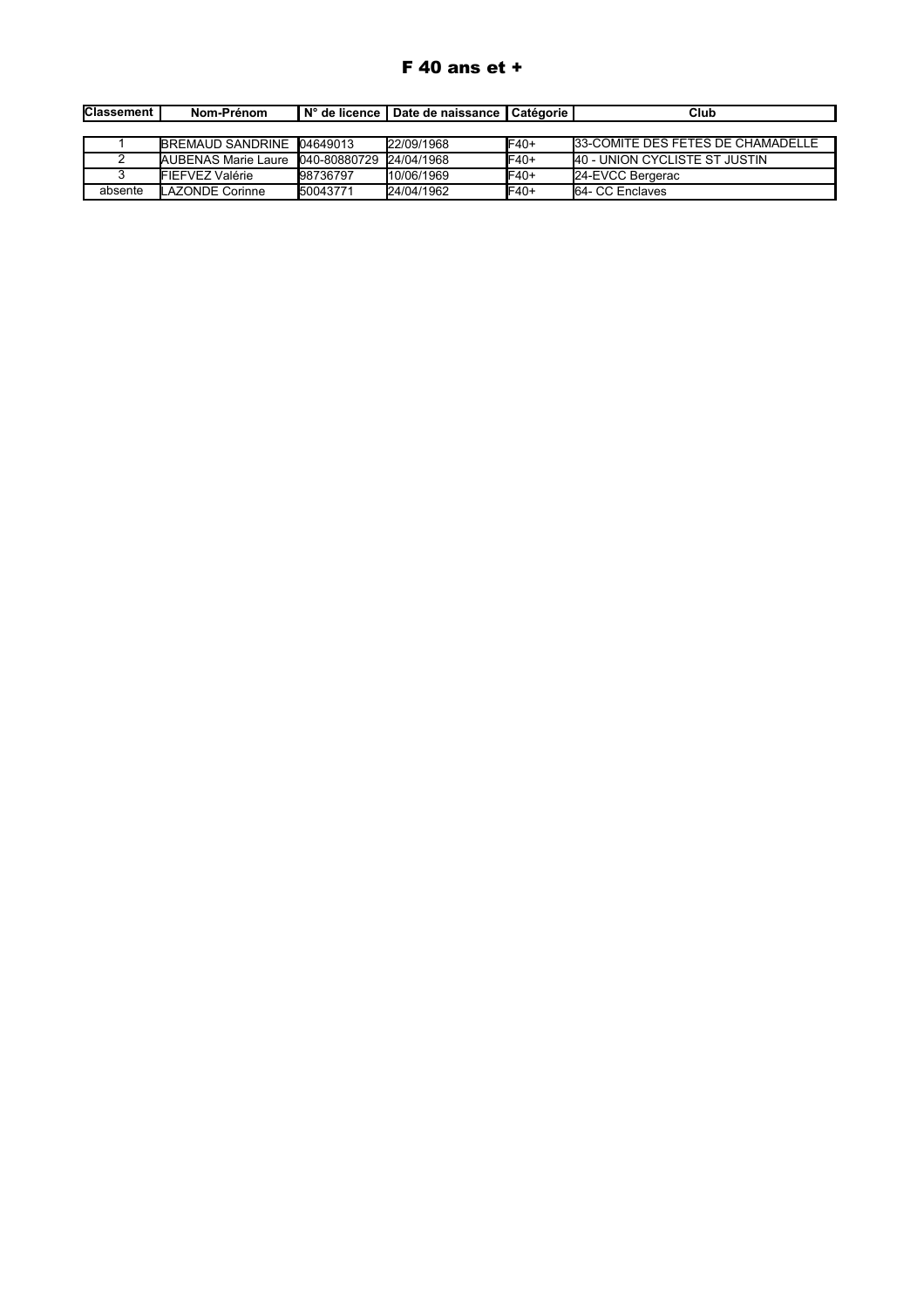### M 13/14 ans

| <b>Classement</b> | Nom-Prénom                    | N° de licence | Date de naissance | Catégorie | Club                                                   |
|-------------------|-------------------------------|---------------|-------------------|-----------|--------------------------------------------------------|
|                   | <b>BETOUIGT SUIRE CLEMENT</b> | 66681611      | 31/01/1998        |           | M13/14 ans 33-MERIGNAC VELO CLUB                       |
|                   | <b>SUIRE LUDOVIC</b>          | 66681612      | 03/02/1998        |           | IM13/14 ans I33-MERIGNAC VELO CLUB                     |
|                   | <b>ARTIGA DAMIEN</b>          | 66674421      | 02/09/1998        |           | M <sub>13</sub> /14 ans 33-VELO CLUB PERISSACAIS       |
| 4                 | <b>BARLE THOMAS</b>           | 66676224      | 23/09/1997        |           | M <sub>13</sub> /14 ans 33-CYCLO CLUB ST LOUBES        |
| 5                 | Parrel nicolas                | 500 49 697    | 09/04/1998        |           | M13/14 ans 47 quidon biassais                          |
| 6                 | <b>BREGIERE GREGORY</b>       | 66678261      | 13/02/1998        |           | M13/14 ans 33-V.C. ST THOMAS DE CONAC-ST CIERS/GIRONDE |
|                   | <b>REK ARNAUD</b>             | 224255020     | 06/08/1998        |           | M13/14 ans 24 EC TRELISSAC COULOUNIEIX CHAMIERS        |
| 8                 | <b>GIRAUDEAU MATTHIAS</b>     | 66676733      | 02/10/1997        |           | M13/14 ans 33-ASSOCIATION VELO CLUB LIBOURNAIS         |
| 9                 | DECHE LOUIS                   | 66669276      | 08/10/1998        |           | M13/14 ans 33-E. C. ST FELIX DE FONCAUDE               |
| 10                | <b>BIRAULT QUENTIN</b>        | 66675310      | 22/12/1997        |           | M <sub>13</sub> /14 ans 33-CYCLO CLUB ST LOUBES        |
| 11                | <b>RECAPET WILLIAM</b>        | 66676228      | 18/11/1998        |           | M13/14 ans 33-CYCLO CLUB ST LOUBES                     |
| abandon           | <b>CONSTANTIN JULIEN</b>      | 10147232      | 19/02/1998        |           | M13/14 ans 33-LA ROUE DES MOULINS                      |
| abandon           | LOBRE BENOIT                  | 66676871      | 17/09/1998        |           | M <sub>13</sub> /14 ans 33-CREON VELO CLUB             |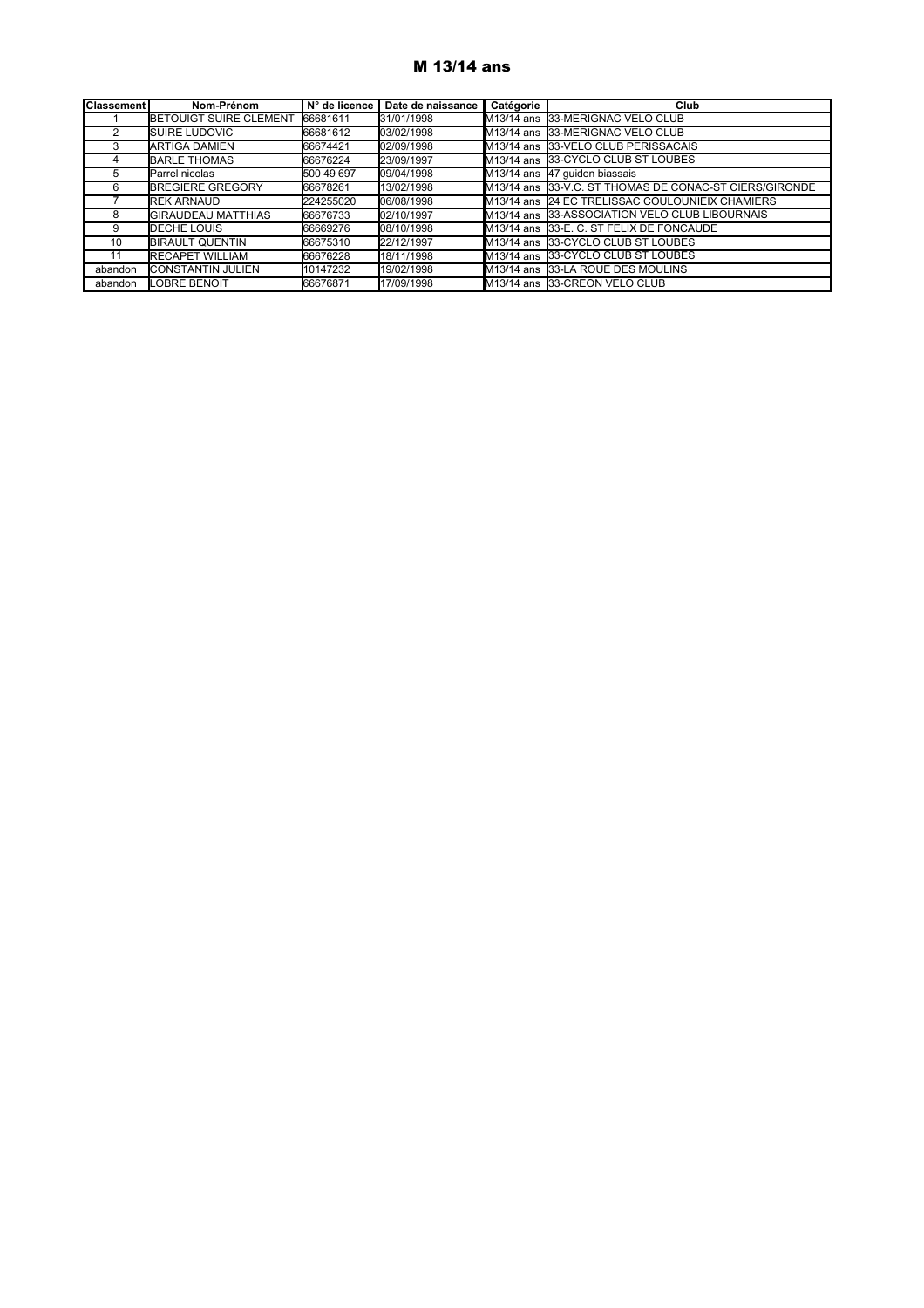#### M 15/16 ans

| <b>Classement</b> | Nom-Prénom                   | N° de licence | Date de naissance | Catégorie | Club                                           |
|-------------------|------------------------------|---------------|-------------------|-----------|------------------------------------------------|
|                   | PASQUET Aurelien             | 2401011912    | 26/10/1995        |           | M15/16 ans 24-VTT EVASION POURPRE              |
| 2                 | <b>GIFFARD ARNAUT</b>        | 66670400      | 29/10/1996        |           | M15/16 ans 33-GUIDON PORTESIEN                 |
| 3                 | <b>MORGANT VINCENT</b>       | 66677707      | 24/07/1996        |           | M15/16 ans 33-ASSOCIATION VELO CLUB LIBOURNAIS |
| 4                 | <b>EMPINET VALENTIN</b>      | 66676863      | 04/01/1997        |           | M15/16 ans 33-E. C. ST FELIX DE FONCAUDE       |
| 5                 | LAVAUD Ludovic               | 98735843      | 19/09/1996        |           | M15/16 ans 24-VPP NONTRONNAIS                  |
| 6                 | <b>RIVAUD OLIVER</b>         | 66674506      | 01/02/1995        |           | M15/16 ans 33-CYCLO CLUB ST PALAIS DE BLAYE    |
|                   | Sartor clément               | 500 46 109    | 10/03/1996        |           | M15/16 ans 47 guidon biassais                  |
| 8                 | CHATAIGNIER DAVID            | 66630919      | 06/02/1995        |           | M15/16 ans 33-ASSOCIATION VELO CLUB LIBOURNAIS |
| 9                 | <b>BONARDI CLEMENT</b>       | 66665489      | 30/06/1996        |           | M15/16 ans 33-AVENIR CYCLISTE LIBOURNE         |
| 10                | <b>MOUREAU SYLVAIN</b>       | 66679477      | 10/02/1997        |           | M15/16 ans 33-VELO CLUB RAUZANNAIS             |
| 11                | LACOSSE PIERRE GUILLAUME     | 66674401      | 20/04/1996        |           | M15/16 ans 33-AVENIR CYCLISTE LIBOURNE         |
| 12                | <b>CHAULET Antoine</b>       | 50040880      | 24/11/1997        |           | M15/16 ans 147-US Gontaud                      |
| 13                | <b>CHAMINAUD ROMAIN</b>      | 66666378      | 23/11/1997        |           | M15/16 ans 33-ASSOCIATION VELO CLUB LIBOURNAIS |
| 14                | <b>PATEY ANTHONY</b>         | 66680971      | 13/04/1995        |           | M15/16 ans 33-VELO CLUB PERISSACAIS            |
| 15                | <b>DESVEAUX BAPTISTE</b>     | 66673330      | 21/08/1996        |           | M15/16 ans 33-AVENIR CYCLISTE LIBOURNE         |
| 16                | AUDUREAU Mickaël             | 50037501      | 01/06/1996        |           | M15/16 ans 47-CS Castelialoux                  |
| $\overline{17}$   | <b>HATTINGUAIS HUGO</b>      | 66675021      | 18/07/1997        |           | M15/16 ans 33-ASSOCIATION VELO CLUB LIBOURNAIS |
| 18                | <b>GILBARDIE CHRISTOPHER</b> | 04649056      | 20/05/1996        |           | M15/16 ans 33-US BREDOISE                      |
| abandon           | <b>GRANDET JONATHAN</b>      | 66668423      | 11/03/1993        |           | M15/16 ans 33-AVENIR CYCLISTE LIBOURNE         |
| absent            | NORMANDIN MAXENCE            | 66680603      | 17/04/1996        |           | M15/16 ans 33-LA ROUE CADAUJACAISE             |
| absent            | <b>FLOIRAC JONATHAN</b>      | 66668424      | 01/02/1996        |           | M15/16 ans 33-AVENIR CYCLISTE LIBOURNE         |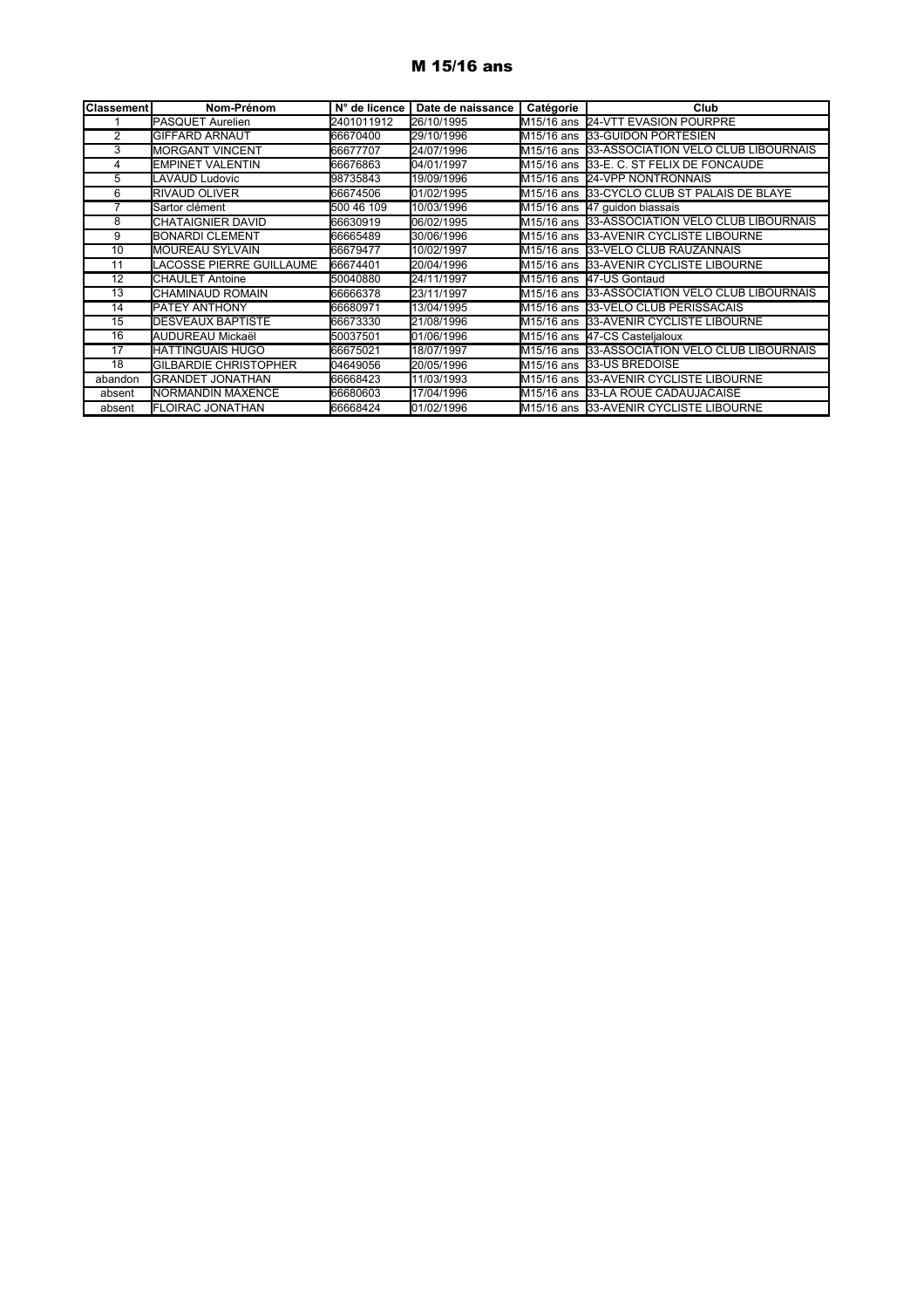# M 17/19 ans

| <b>Classement</b> | Nom-Prénom              | N° de licence | Date de naissance | Catégorie               | Club                          |
|-------------------|-------------------------|---------------|-------------------|-------------------------|-------------------------------|
|                   | <b>GARRABOS Adrien</b>  | 98727676      | 13/10/1992        | M17/19 ans              | 24 - EC RIBERAC               |
| $\overline{2}$    | LEFEBVRE Baptiste       | 500 23 719    | 04/06/1994        | M17/19 ans              | 47 guidon biassais            |
| 3                 | <b>MANSILHA</b> maxime  | 500 69 372    | 06/11/1995        | M17/19 ans              | 47 guidon biassais            |
|                   | ENAOUR-VERNET Pierre    | 2498721242    | 12/01/1993        | M17/19 ans              | <b>24-VTT EVASION POURPRE</b> |
| 5                 | JORDI Romain            | 47-50025439   | 05/07/1992        | M17/19 ans              | 47 .ucs-pujols                |
| 6                 | <b>PERRIN Jordan</b>    |               |                   | M17/19 ans              | 64- OGEU                      |
|                   | <b>BELOTTI Lucas</b>    | 50067795      | 27/11/1996        | M17/19 ans              | 47-TSA UNIBALLER              |
| 8                 | LOBRE NICOLAS           | 66670890      | 30/08/1995        | $M17/19$ ans            | 33-GUIDON PORTESIEN           |
| 9                 | QUILICO THOMAS          | 60060803      | 28/11/1994        | M17/19 ans              | 33-CYCLO CLUB ST LOUBES       |
| 10                | <b>VACQUE Kevin</b>     | 50065002      | 12/05/1992        | $M17/19$ ans            | 47-US Gontaud                 |
| 11                | COLOMBEIX Clément       | 50072723      | 30/09/1993        | $M17/19$ ans            | 47-TSA UNIBALLER              |
| 12                | PANISSARD jeoffrey      | 500 30 375    | 18/05/1995        | <b>I</b> M17/19 ans     | 47 quidon biassais            |
| 13                | <b>GAUDRIE DAVID</b>    | 66673731      | 29/04/1994        | M17/19 ans              | 33-AVENIR CYCLISTE LIBOURNE   |
| 14                | <b>ANDERSEN Nicolas</b> | 50064681      | 10/03/1993        | M17/19 ans              | 47-US Gontaud                 |
| 16                | <b>DALLEAU Cyril</b>    | 50036836      | 21/08/1995        | M <sub>15</sub> /16 ans | 47-Cyclo 4 Haut Agenais       |
| 17                | <b>DRUART KEVIN</b>     | 50077373      | 20/04/1994        | M17/19 ans              | 33-US BREDOISE                |
| 18                | PRUVOST Simon           | 2498732776    | 17/08/1992        | M17/19 ans              | 24-VTT EVASION POURPRE        |
| abandon           | <b>MOUREAU AYMERIC</b>  | 66679478      | 05/07/1995        | <b>I</b> M17/19 ans     | 33-VELO CLUB RAUZANNAIS       |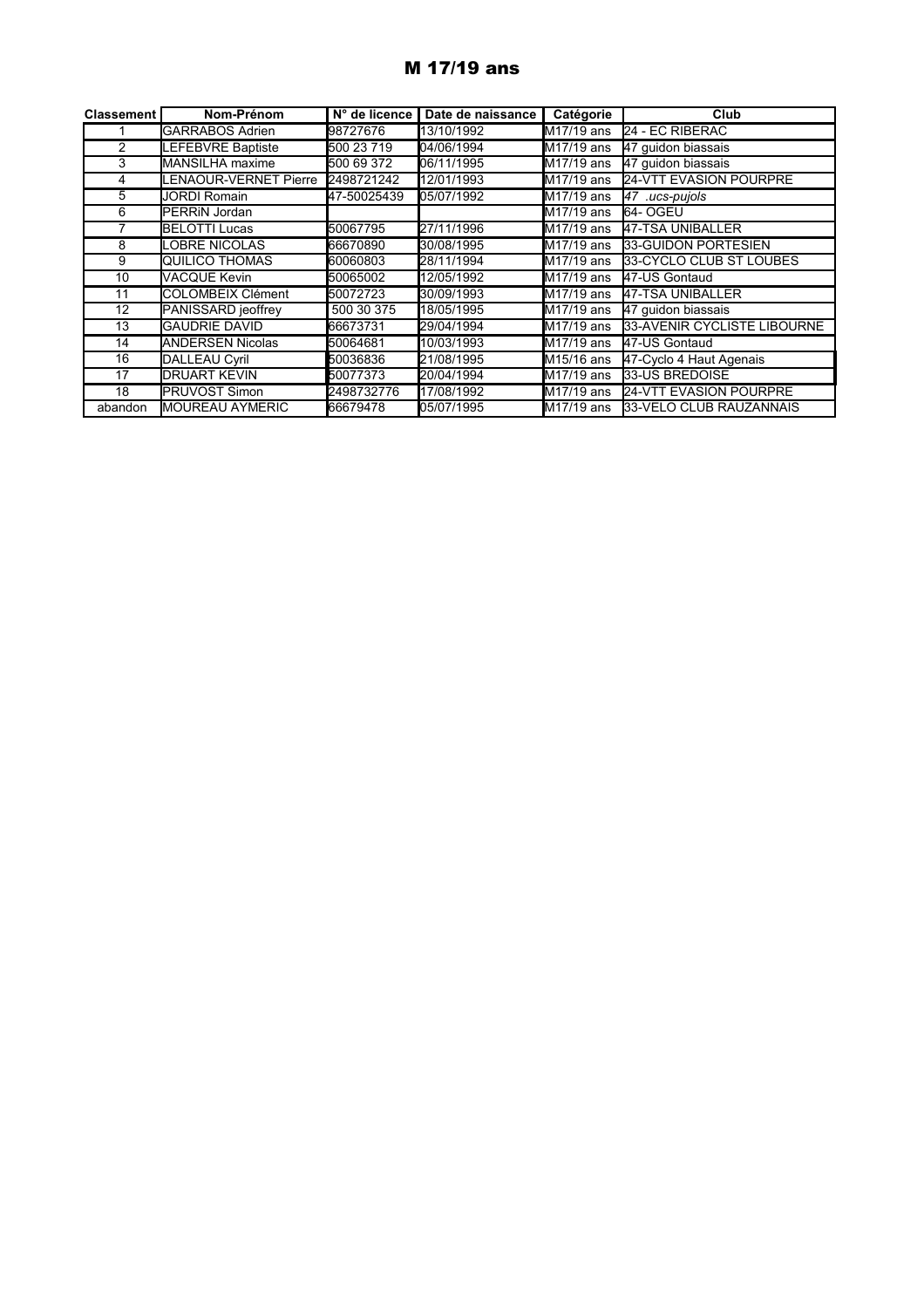#### M 20/29 ans

| <b>Classement</b> | Nom-Prénom                  |          | N° de licence   Date de naissance   Catégorie |                                   | Club                                              |
|-------------------|-----------------------------|----------|-----------------------------------------------|-----------------------------------|---------------------------------------------------|
| 1                 | <b>FONTAGNOL Dimitri</b>    | 98727434 | 17/02/1992                                    |                                   | M20/29 ans 24-EVCC Bergerac                       |
| $\overline{2}$    | <b>LAROUSSE FLORIAN</b>     | 66674267 | 15/04/1988                                    |                                   | M20/29 ans 33-UNION CYCLISTE ARCACHONNAISE        |
| $\overline{3}$    | <b>LOWDEN James</b>         | 96243085 | 03/06/1986                                    |                                   | M20/29 ans 64-Vélo Club PAU Béarn les Isards      |
| $\overline{4}$    | Joussely Julien             | 50061340 | 24/04/1989                                    |                                   | M20/29 ans 47-TSA UNIBALLER                       |
| $\overline{5}$    | PASQUET Audric              | 00994533 | 14/03/1990                                    |                                   | M20/29 ans 24-VTT EVASION POURPRE                 |
| 6                 | CHAMINAUD DAMIEN            | 65641630 | 31/08/1982                                    | M20/29 ans                        | 33-ASSOCIATION VELO CLUB LIBOURNAIS               |
| $\overline{7}$    | TURTAUT SEBASTIEN           | 66666818 | 10/11/1987                                    | M20/29 ans                        | 33-E. C. ST FELIX DE FONCAUDE                     |
| $\overline{8}$    | <b>NICOT JULIEN</b>         | 66677216 | 05/05/1984                                    | M20/29 ans                        | 33-VELO CLUB AYGUEMORTE                           |
| $\overline{9}$    | <b>BREUX NICOLAS</b>        | 50074911 | 29/10/1984                                    | M20/29 ans                        | 33-VELO CLUB GALGON                               |
| 10                | <b>ABADIE Dominique</b>     | 96238577 | 30/04/1985                                    | M20/29 ans                        | 64-Vélo Club PAU Béarn les Isards                 |
| 11                | <b>BARBIER Karim</b>        | 98714851 | 04/03/1985                                    | M20/29 ans                        | <b>24-VPP NONTRONNAIS</b>                         |
| 12                | <b>CHATAIGNIER GEOFFROY</b> | 04649847 | 22/05/1982                                    | M20/29 ans                        | 33-VELO CLUB AYGUEMORTE                           |
| 13                | TASTET Nicolas              | 80879626 | 09/12/1986                                    |                                   | M20/29 ans 40 - LA ROUE ONESSOISE                 |
| 14                | <b>BENDICHOU GREGORY</b>    | 60065419 | 11/10/1989                                    | $\overline{\mathrm{M}}$ 20/29 ans | 33-UNION SPORTIVE VILLENAVAISE CYCLISME           |
| 15                | <b>FORT Elie</b>            | 50046083 | 18/04/1991                                    | M20/29 ans                        | 47-leclerc cyclospot tonneins                     |
| 16                | MURPHY-ROYAL CIARAN         | 66682348 | 09/04/1989                                    |                                   | M20/29 ans 33-GIRONDINS DE BORDEAUX CYCLISME      |
| 17                | CHARBLEYTOU NICOLAS         | 66672883 | 22/02/1982                                    | M20/29 ans                        | 33-CAVIGNAC CLUB NORD GIRONDE                     |
| $\overline{18}$   | <b>LAURENT CHRISTOPHER</b>  | 66681055 | 12/11/1990                                    | M20/29 ans                        | 33-GUIDON PORTESIEN                               |
| $\overline{19}$   | <b>CARRE Benjamin</b>       | 50070052 | 31/03/1988                                    | M20/29 ans                        | 47 .ucs-pujols                                    |
| $\overline{20}$   | <b>LASRAK Samir</b>         | 80881969 | 22/05/1984                                    |                                   | M20/29 ans 40 - GUIDON SAINT MARTINOIS            |
| 21                | <b>DUROU Jérôme</b>         | 80878838 | 03/04/1984                                    |                                   | M20/29 ans 40 - VELO CLUB MONTOIS                 |
| 22                | PAIN GUILLAUME              | 66666349 | 03/04/1982                                    |                                   | M20/29 ans 33-MIOS VELO CLUB                      |
| 23                | <b>AUGEY CHRISTOPHE</b>     | 20230250 | 26/03/1986                                    |                                   | M20/29 ans 33-AVENIR CYCLISTE LIBOURNE            |
| $\overline{24}$   | Coquil Aurélien             | 50069176 | 23/12/1991                                    |                                   | M20/29 ans 47-TSA UNIBALLER                       |
| 25                | <b>BRET PIERRICK</b>        | 66668419 | 03/08/1985                                    |                                   | M20/29 ans 33-CYCLO CLUB ST PALAIS DE BLAYE       |
| 26                | Cid Florian                 | 98731769 | 28/03/1989                                    |                                   | M20/29 ans 24-FL Trélissac                        |
| $\overline{27}$   | VIGNEAU Mathieu             | 47132992 | 07/06/1983                                    |                                   | M20/29 ans 47-leclerc cyclospot tonneins          |
| 28                | <b>GUIRAUD MATTHIEU</b>     | 04657344 | 21/07/1982                                    |                                   | M20/29 ans 33-MIOS VELO CLUB                      |
| 29                | <b>Bonotto Benoit</b>       | 50062586 | 10/03/1991                                    |                                   | M20/29 ans 47-TSA UNIBALLER                       |
| 30                | <b>BONNERON MATTHIEU</b>    | 60062823 | 21/09/1986                                    |                                   | M20/29 ans 33-ASSOCIATION VELO CLUB LIBOURNAIS    |
| 31                | <b>FAURE Mikael</b>         | 50024083 | 29/01/1982                                    |                                   | M20/29 ans 47-TSA UNIBALLER                       |
| $\overline{32}$   | <b>CAMBET xavier</b>        | 96234304 | 17/09/1986                                    |                                   | M20/29 ans 64 - UC Orthez                         |
| abandon           | <b>PILLES</b> Judikaël      | 50066358 | 25/04/1988                                    |                                   | M20/29 ans 147-US Gontaud                         |
| abandon           | <b>BEDIS KILLIAN</b>        | 66667690 | 11/09/1989                                    |                                   | M20/29 ans 33-UNION CYCLISTE LE HAILLAN-ST MEDARD |
| abandon           | <b>POSER Alexandre</b>      | 50062505 | 29/05/1989                                    |                                   | M20/29 ans 47-US Gontaud                          |
| absent            | PUYBAREAU FABIEN            | 98736428 | 08/03/1983                                    |                                   | M20/29 ans 24-EC TRELISSAC COULOUNIEIX-CHAMIERS   |
| abandon           | RIMBERT DIMITRI             | 60047593 | 15/05/1984                                    |                                   | M20/29 ans 33-CAVIGNAC CLUB NORD GIRONDE          |
| abandon           | DA ROS Florent              | 50006827 | 26/11/1990                                    |                                   | M20/29 ans 47-CS Castelialoux                     |
| abandon           | <b>Gauthier Guillaume</b>   | 50069175 | 17/07/1986                                    |                                   | M20/29 ans 47-TSA UNIBALLER                       |
| absent            | CIGANA Stéphane             | 80880138 | 26/01/1983                                    |                                   | M20/29 ans 40 - VELO CLUB MONTOIS                 |
| abandon           | <b>FAUQUE David</b>         | 50019320 | 30/01/1984                                    |                                   | M20/29 ans 47-AL Varès                            |
| abandon           | <b>MONTAUD THOMAS</b>       | 66682358 | 02/11/1986                                    |                                   | M20/29 ans 33-ASSOCIATION VELO CLUB LIBOURNAIS    |
| absent            | ZANCHETTIN Damien           | 66668594 | 17/09/1986                                    |                                   | M20/29 ans 33-UC MARTILLAC                        |
| absent            | HAUSHALTER JEAN BAPTISTE    | 66679852 | 05/09/1987                                    |                                   | M20/29 ans 33-US BREDOISE                         |
| absent            | <b>LARVERGNE Marvin</b>     | 9624361  | 23/01/1987                                    |                                   | M20/29 ans 64-Racing Vallée Aspe                  |
| absent            | <b>MOUNEYRES BRYCE</b>      | 60060566 | 11/12/1992                                    |                                   | M20/29 ans 33-ASSOCIATION VELO CLUB LIBOURNAIS    |
| absent            | NADIM CHRISTOPHER           | 66678641 | 22/02/1985                                    |                                   | M20/29 ans 33-GUIDON PORTESIEN                    |
| absent            | PLANCHENAULT JEREMY         | 04654124 | 08/03/1983                                    |                                   | M20/29 ans 33-CYCLO CLUB ST PALAIS DE BLAYE       |
| absent            | <b>CARPE Yannick</b>        | 80880702 | 02/10/1987                                    |                                   | M20/29 ans 40 - VELO CLUB MONTOIS                 |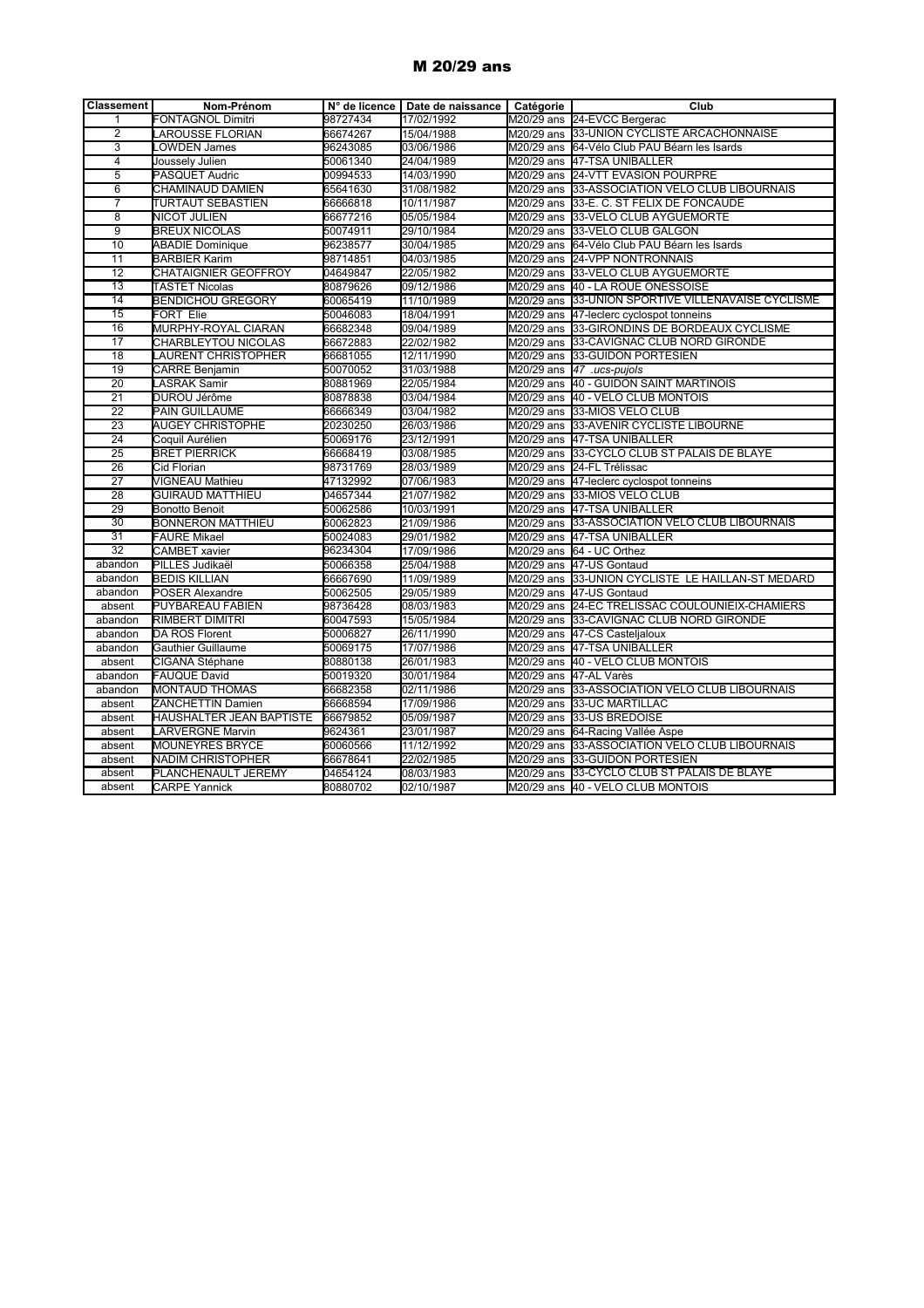#### M 30/39 ans

| <b>Classement</b>     | Nom-Prénom                             |                        | N° de licence   Date de naissance   Catégorie |                   | Club                                                                          |
|-----------------------|----------------------------------------|------------------------|-----------------------------------------------|-------------------|-------------------------------------------------------------------------------|
| 1                     | <b>FARDEAU OLIVIER</b>                 | 20240166               | 25/09/1977                                    |                   | M30/39 ans 33-C M O BASSENS                                                   |
| $\overline{2}$        | <b>TOUTAIN Yann</b>                    | 65648026               | 01/08/1977                                    |                   | M30/39 ans 33-UC MARTILLAC                                                    |
| 3                     | <b>BIRET Bruno</b>                     | 040-40058996           | 10/11/1981                                    |                   | M30/39 ans 40 - UNION CYCLISTE MIMIZANAISE                                    |
| $\overline{4}$        | <b>HERAUD STEPHANE</b>                 | 66668895               | 20/05/1981                                    |                   | M30/39 ans 33-C M O BASSENS                                                   |
| 5                     | LARRUE Jean-Fréderic                   | 040-65601540           | 11/07/1975                                    |                   | M30/39 ans 40 - LA ROUE ONESSOISE                                             |
| 6                     | DAUBISSE Samuel                        | 98727594               | 17/10/1975                                    |                   | M30/39 ans 24 - EC RIBERAC                                                    |
| $\overline{7}$        | PORTE ERIC                             | 20240840               | 27/08/1975                                    |                   | M30/39 ans 33-AVENIR CYCLISTE LIBOURNE                                        |
| 8                     | NAIBO Nicolas                          | 040-80880699           | 05/08/1980                                    |                   | M30/39 ans 40 - VELO CLUB MONTOIS                                             |
| 9                     | BILLARD CEDRIC                         | 66669014               | 05/05/1979                                    |                   | M30/39 ans 33-LA ROUE CADAUJACAISE                                            |
| $\overline{10}$       | barrere jean philippe                  | 47-50049724            | 23/10/1972                                    |                   | M30/39 ans 47 .ucs-pujols                                                     |
| 11                    | <b>TISNE Sylvain</b>                   | 50060626               | 29/09/1979                                    |                   | M30/39 ans 47-CS Casteljaloux                                                 |
| $\overline{12}$       | <b>CHIEZE VINCENT</b>                  | 65658174               | 11/08/1977                                    |                   | M30/39 ans 33-VELO CLUB GALGON                                                |
| $\overline{13}$       | <b>DEBENNE NICOLAS</b>                 | 65132794               | 05/10/1976                                    |                   | M30/39 ans 33-VELO CLUB AYGUEMORTE                                            |
| 14                    | RAGAGNIN Stéphane                      | 50018292               | 02/09/1972                                    |                   | M30/39 ans 47-leclerc cyclospot tonneins                                      |
| $\overline{15}$       | <b>GONNY JOHNNY</b>                    | 50077375               | 20/08/1980                                    |                   | M30/39 ans 33-UNION CYCLISTE ARCACHONNAISE                                    |
| 16                    | ESTAY ANTHONY                          | 60062846               | 24/09/1977                                    |                   | M30/39 ans 33-VELO CLUB COTE D'ARGENT                                         |
| 17                    | DIEGO ERIC                             | 65647253               | 12/03/1977                                    |                   | M30/39 ans 33-GUIDON PORTESIEN                                                |
| 18                    | JARJANETTE DAVID                       | 66668807               | 19/09/1975                                    |                   | M30/39 ans 33-AVENIR CYCLISTE LIBOURNE                                        |
| 19                    | SARTELLI MICKAEL                       | 54004671               | 11/03/1980                                    |                   | M30/39 ans 33-C M O BASSENS                                                   |
| $\overline{20}$       | DE CONTI Bruno                         | 1012077                | 30/05/1973                                    |                   | M30/39 ans 24-VTT CLUB SOURZAC LES Z'ACCROS                                   |
| $\overline{21}$       | <b>LABISTE Frédérik</b>                | 96242875               | 01/10/1974                                    |                   | M30/39 ans 64-Guidon Cyclosportif Pyrenéen                                    |
| 22                    | <b>CONCHOU Romain</b>                  | 50059831               | 13/01/1980                                    |                   | M30/39 ans 47-Cyclo 4 Haut Agenais                                            |
| 23                    | NICOLAS ANTHONY                        | 66674049               | 23/07/1975                                    |                   | M30/39 ans 33-MIOS VELO CLUB                                                  |
| $\overline{24}$       | LEJEUNE Christophe                     | 50071497               | 23/12/1972                                    |                   | M30/39 ans 47-EC Bazeillaise                                                  |
| 25                    | <b>DAL'CIN CYRIL</b>                   | 50074827               | 16/12/1977                                    |                   | M30/39 ans 33-V.C. ST THOMAS DE CONAC-ST CIERS/GIRONDE                        |
| 26<br>$\overline{27}$ | DARRACQ Didier                         | 64132201               | 18/01/1972                                    |                   | M30/39 ans 64- Avenir Bizanos                                                 |
|                       | Fajol Jérome<br><b>VANAELST WOUTER</b> | 98728001               | 21/03/1973                                    |                   | M30/39 ans 24-JSA CYCLISME SAINT-ASTIER<br>M30/39 ans 24- VC St Cyprien       |
| 28<br>29              |                                        | 987115609              | 09/07/1976<br>25/01/1974                      |                   | M30/39 ans 33-VELO CLUB GOURS                                                 |
| $\overline{30}$       | PICHEVIN DAVID                         | 66672634<br>50076554   | 27/04/1974                                    |                   | M30/39 ans 33-CYCLO CLUB AMBESIEN                                             |
| 31                    | <b>BONNEL FREDERIC</b>                 |                        | 26/09/1973                                    |                   |                                                                               |
| $\overline{32}$       | Lozach jérome<br>ROQUES SEBASTIEN      | 500 64 000<br>20232634 | 03/09/1975                                    |                   | M30/39 ans 47 guidon biassais<br>M30/39 ans 33-VELO CLUB GALGON               |
| 33                    | HERAUD DAVID                           | 224255046              | 11/05/1978                                    |                   | M30/39 ans 24-EC TRELISSAC COULOUNIEIX-CHAMIERS                               |
| 34                    | <b>ARRAMONDE THIERRY</b>               | 50176621               | 27/09/1973                                    |                   | M30/39 ans 33-LA ROUE CADAUJACAISE                                            |
| $\overline{35}$       |                                        |                        |                                               |                   |                                                                               |
| 36                    | atrille Pascal<br><b>GABAS LAURENT</b> | 50072725<br>20263565   | 18/08/1974<br>24/05/1974                      |                   | M30/39 ans 47-TSA UNIBALLER<br>M30/39 ans 33-ASSOCIATION VELO CLUB LIBOURNAIS |
| 37                    | <b>BEAUNE Cédric</b>                   | 040-50178845           | 14/08/1976                                    |                   | M30/39 ans 40 - GUIDON SAINT MARTINOIS                                        |
| 38                    | RIBETTE CYRILLE                        | 991909                 | 28/05/1972                                    |                   | M30/39 ans 24- VC St Cyprien                                                  |
| 39                    | MAUGET YAN                             | 60060150               | 12/04/1973                                    |                   | M30/39 ans 33-CYCLO CLUB ST PALAIS DE BLAYE                                   |
| 40                    | <b>FORTABAT Christophe</b>             | 040-40058508           | 30/04/1975                                    |                   | M30/39 ans 40 - MARSACQ VELO SPORT                                            |
| 41                    | <b>BOS Florent</b>                     | 50070803               | 16/06/1977                                    |                   | M30/39 ans 47-EC Bazeillaise                                                  |
| 42                    | SALVETE FABRICE                        | 1004377                |                                               |                   | M30/39 ans 24 EC TRELISSAC COULOUNIEIX CHAMIERS                               |
| 43                    | LACOMBE BRUNO                          | 20232909               | 24/02/1972                                    |                   | M30/39 ans 33-VELO CLUB GALGON                                                |
| 44                    | <b>BLIN CLAUDE</b>                     | 66680348               | 27/12/1978                                    |                   | M30/39 ans 33-GUIDON PORTESIEN                                                |
| 45                    | <b>GALLEGO THIERRY</b>                 | 57041165               | 11/06/1972                                    |                   | M30/39 ans 33-VELO CLUB GALGON                                                |
| 46                    | DECROZE FABIEN                         | 50074913               | 04/07/1977                                    |                   | M30/39 ans 33-VELO CLUB AYGUEMORTE                                            |
| 47                    | ROUY Fabrice                           | 96244322               | 02/11/1979                                    |                   | M30/39 ans 64- Club Velo Salies                                               |
| 48                    | LABROUSSE Eric                         | 00993018               | 09/051974                                     |                   | M30/39 ans 24 - EC RIBERAC                                                    |
| 49                    | Cornali clement                        | 500 73 061             | 05/09/1978                                    |                   | M30/39 ans 147 quidon biassais                                                |
| 50                    | <b>BORDIER MICKAEL</b>                 | 66683476               | 08/03/1980                                    |                   | M30/39 ans 33-AVENIR CYCLISTE LIBOURNE                                        |
| 51                    | CONCHOU Bertrand                       | 50059832               | 01/03/1978                                    |                   | M30/39 ans 47-Cyclo 4 Haut Agenais                                            |
| 52                    | <b>AUTHIER CYRIL</b>                   | 66666372               | 31/03/1977                                    |                   | M30/39 ans 33-VELO CLUB GOURS                                                 |
| 53                    | <b>LE CARDINAL FLORIAN</b>             | 66669607               | 06/02/1981                                    |                   | M30/39 ans 33-VELO CLUB AYGUEMORTE                                            |
| peloton               | FLAGET Laurent                         | 47203585               | 02/02/1975                                    | M40/49 ans 24-CLC |                                                                               |
| abandon               | CAUNIERE OLIVIER                       | 50172924               | 01/07/1980                                    |                   | M30/39 ans 33-LA ROUE CADAUJACAISE                                            |
| abandon               | <b>ETCHEVERRY Pascal</b>               | 50060635               | 06/10/1929                                    |                   | M30/39 ans 47-EC Bazeillaise                                                  |
| abandon               | <b>GILBARDIE FABIEN</b>                | 50179940               | 28/05/1972                                    | M30/39 ans        | 33-US BREDOISE                                                                |
| abandon               | marostica nicolas                      | 47-50058501            | 14/02/1979                                    |                   | M30/39 ans 47 .ucs-pujols                                                     |
| abandon               | Nègre Christophe                       | 50041460               | 23/10/1974                                    |                   | M30/39 ans 47-TSA UNIBALLER                                                   |
| abandon               | RASPINI OLIVIER                        | 04653957               | 09/09/1979                                    |                   | M30/39 ans 33-CAVIGNAC CLUB NORD GIRONDE                                      |
| abs                   | <b>COMONBEL Fabrice</b>                | 96244519               | 31/01/1972                                    |                   | M30/39 ans 64-Vélo Club PAU Béarn les Isards                                  |
| abs                   | <b>DECIMA Matthieu</b>                 | 66674929               | 02/04/1978                                    |                   | M30/39 ans 33-UC MARTILLAC                                                    |
| abs                   | <b>DESCO Cyrille</b>                   | 50007100               | 02/08/1973                                    |                   | M30/39 ans 47-CS Casteljaloux                                                 |
| abs                   | <b>DUMOULIN Christophe</b>             | 96235567               | 31/12/1949                                    |                   | M30/39 ans 64- Guidon Bayonnais                                               |
| abs                   | LAPLAGNE DOMINIQUE                     | 66673737               | 04/11/1972                                    |                   | M30/39 ans 33-TEAM SAINT MEDARD EN JALLES (TSM).                              |
| abs                   | <b>LEMAITRE ROMAIN</b>                 | 42223921               | 03/01/1981                                    |                   | M30/39 ans 24 EC TRELISSAC COULOUNIEIX CHAMIERS                               |
| absent                | NAY Stéphane                           | 50042863               | 13/08/1975                                    |                   | M30/39 ans 47-EC Bazeillaise                                                  |
| absent                | PAIN CEDRIC                            | 66666347               | 22/03/1975                                    |                   | M30/39 ans 33-MIOS VELO CLUB                                                  |
| absent                | <b>VENEL HUGUES</b>                    | 66668668               | 12/04/1974                                    |                   | M30/39 ans 33-LA ROUE CADAUJACAISE                                            |
| absent                | <b>VERDIER PATRICK</b>                 | 50073695               | 09/08/1977                                    |                   | M30/39 ans 33-GUIDON PORTESIEN                                                |
|                       | non partant PEDEMANAUD BENOIT          | 61109458               | 02/06/1978                                    |                   | M30/39 ans 33-VELO CLUB GALGON                                                |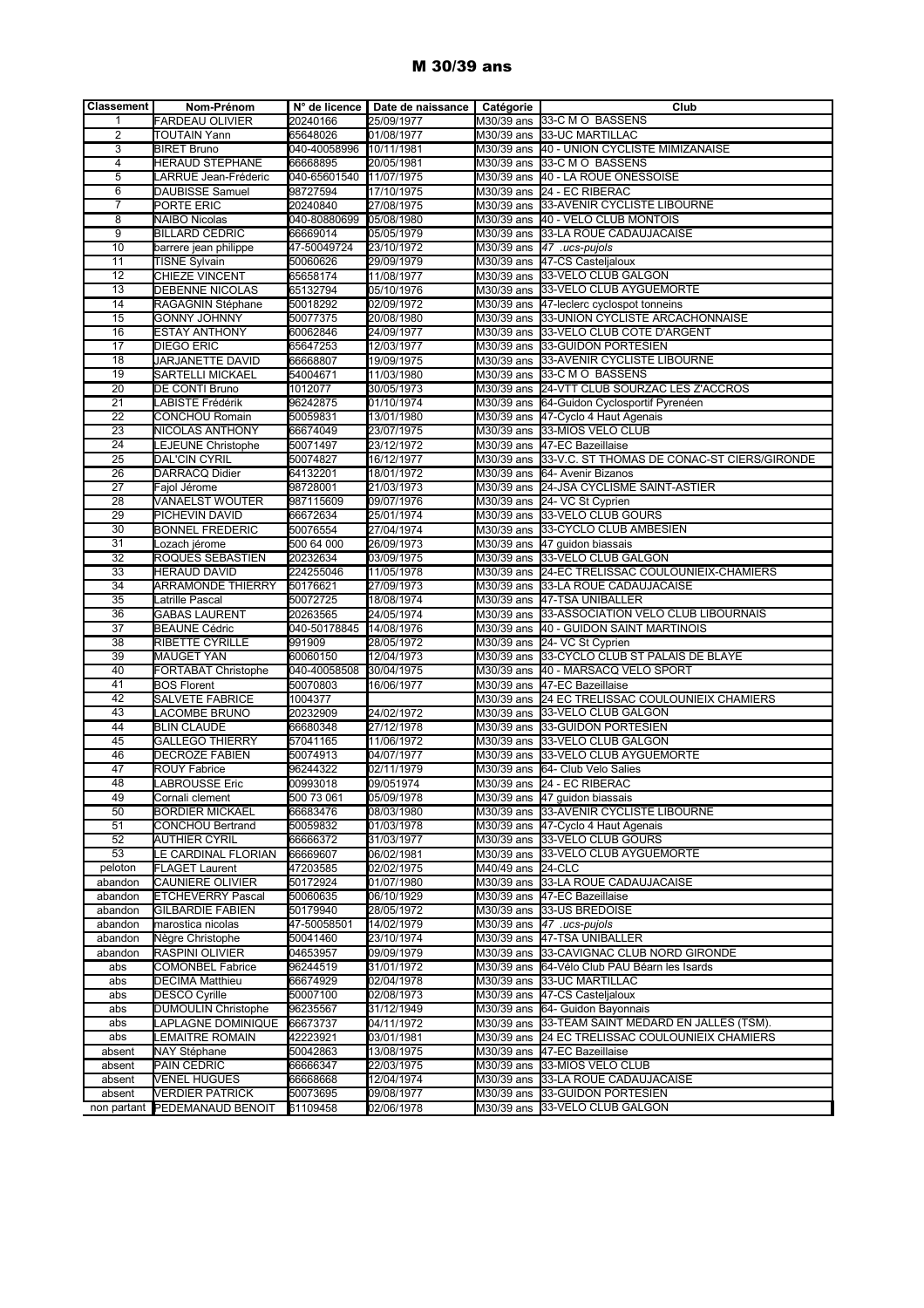#### M 40/49 ans

| Classement     | Nom-Prénom                 |                         | N° de licence   Date de naissance   Catégorie |                        | Club                                                        |
|----------------|----------------------------|-------------------------|-----------------------------------------------|------------------------|-------------------------------------------------------------|
| 1              | SOUBABERE ERIC             | 04649601                | 26/05/1968                                    |                        | M40/49 ans 33-LA ROUE CADAUJACAISE                          |
| $\overline{2}$ | <b>ESCUDIER François</b>   | 98731469                | 28/10/1969                                    |                        | M40/49 ans 24- SA Mussidan                                  |
| 3              | Delmonteil Thierry         | 98722249                | 09/02/1964                                    |                        | M40/49 ans 24-EVCC Bergerac                                 |
|                |                            |                         |                                               |                        |                                                             |
| 4              | <b>BREGIERE PATRICK</b>    | 61109437                | 27/12/1968                                    |                        | M40/49 ans 33-V.C. ST THOMAS DE CONAC-ST CIERS/GIRONDE      |
| 5              | DUVIGNAU Laurent           | 96238525                | 15/11/1969                                    |                        | M40/49 ans 64- Club Velo Salies                             |
| 6              | Dugast Pascal              | 50043540                | 17/04/1965                                    |                        | M40/49 ans 47-TSA UNIBALLER                                 |
| 7              | <b>CANAMAS Daniel</b>      | 41256692                | 31/05/1963                                    |                        | M40/49 ans 47-CS Castelialoux                               |
| 8              | <b>SANCEY Laurent</b>      | 040-63068120 10/12/1971 |                                               |                        | M40/49 ans 40 - VELO CLUB MONTOIS                           |
| 9              | SALLES Eric                | 96238158                | 16/09/1968                                    |                        | M40/49 ans 64- Club Velo Salies                             |
| 10             | WOLMER SERGE               | 1007947                 | 27/05/1968                                    |                        | M40/49 ans 24 EC TRELISSAC COULOUNIEIX CHAMIERS             |
| 11             | ezoray Didier              | 997436                  | 10/08/1965                                    |                        | M40/49 ans 24-FL Trélissac                                  |
| 12             | COUDERC DIDIER             | 53108434                | 18/04/1964                                    |                        | M40/49 ans 33-VELO CLUB DE CANEJAN                          |
| 13             | <b>RAUD Eric</b>           | 98727382                | 18/02/1967                                    |                        | M40/49 ans 24-VPP NONTRONNAIS                               |
| 14             | <b>MARCHES Bruno</b>       | 50012653                | 20/08/1970                                    |                        | M40/49 ans 47-Cyclo 4 Haut Agenais                          |
| 15             | PASQUET Jean-Luc           | 47218280                | 11/01/1968                                    |                        | M40/49 ans 24-CC Lindois                                    |
| 16             | Chouarce Olivier           | 98736786                | 19/02/1970                                    |                        | M40/49 ans 24-EVCC Bergerac                                 |
| 17             | Castellano Stéphane        | 50035045                | 01/12/1966                                    |                        | M40/49 ans 47-TSA UNIBALLER                                 |
| 18             | PORCHER Thierry            | 98712346                | 04/12/1971                                    |                        | M40/49 ans 24-ESCA (etoile sportive des communes associées) |
| 19             | <b>GERMAGNAN Jean Marc</b> | 00998991                | 04/09/1968                                    |                        | M40/49 ans 24 - EC RIBERAC                                  |
| 20             | <b>BIANCHIN Patrice</b>    | 50065632                | 07/12/1967                                    |                        | M40/49 ans 47-UC Damazan                                    |
| 21             | POPLINEAU PATRICE          | 66667032                | 10/11/1962                                    |                        | M40/49 ans 33-UNION CYCLISTE DU REOLAIS                     |
| 22             | <b>BAYLE LAURENT</b>       |                         | 26/11/1969                                    |                        | M40/49 ans 33-VELO CLUB COTE D'ARGENT                       |
| 23             | <b>VERDIER DAVID</b>       | 65631146<br>50073694    | 11/11/1970                                    |                        | M40/49 ans 33-GUIDON PORTESIEN                              |
| 24             |                            |                         |                                               |                        |                                                             |
|                | <b>GOUGET Yannick</b>      | 50059171                | 21/01/1967                                    |                        | M40/49 ans 47-Cyclo 4 Haut Agenais                          |
| 25             | <b>HARGOUS Richard</b>     | 040-20113277            | 12/02/1971                                    |                        | M40/49 ans 40 - CYCLO CLUB TARNOS                           |
| 26             | <b>CHAMBOULAN Jacques</b>  | 98736100                | 22/11/1965                                    |                        | M40/49 ans 24 - EC RIBERAC                                  |
| 27             | <b>FAVARD Fabrice</b>      | 993536                  | 24/11/1969                                    |                        | M40/49 ans 24-VPP NONTRONNAIS                               |
| 28             | COOLEN JEAN YVES           | 66674077                | 11/07/1965                                    |                        | M40/49 ans 33-ASSOCIATION VELO CLUB LIBOURNAIS              |
| 29             | <b>GELABERT DIDIER</b>     | 45072883                | 08/02/1963                                    |                        | M40/49 ans 33-E. C. ST FELIX DE FONCAUDE                    |
| 30             | LABOUTE Daniel             | 26461704                | 20/10/1964                                    |                        | M40/49 ans 47-CS Casteljaloux                               |
| 31             | GILBARDIE PATRICK          | 50179941                | 12/03/1967                                    |                        | M40/49 ans 33-US BREDOISE                                   |
| 32             | SIBRAC jean pierre         | 50063370                | 07/01/1964                                    |                        | M40/49 ans 47-velo club pont du casse                       |
| 33             | <b>BELOTTI Jean Pierre</b> | 50055603                | 19/08/1968                                    | M40/49 ans 47-AL Varès |                                                             |
| 34             | DAMESTOY Xavier            | 040-57055819            | 30/03/1970                                    |                        | M40/49 ans 40 - BOUCLES DE L'ADOUR                          |
| 35             | LAGUIBEAU William          | 47136049                | 05/09/1968                                    |                        | M40/49 ans 47-CS Casteljaloux                               |
| 36             | <b>Bruno VIELCASTEL</b>    | 1007999                 | 03/08/1963                                    |                        | M40/49 ans 24- Vélo club de DOMME                           |
| 37             | SALVERT FRANCK             | 40210809                | 14/07/1963                                    |                        | M40/49 ans 33-C M O BASSENS                                 |
| 38             | aporte Fauret Régis        | 50065912                | 20/11/1970                                    |                        | M40/49 ans 47-TSA UNIBALLER                                 |
| 39             | PIROT Eric                 | 50045056                | 09/07/1971                                    |                        | M40/49 ans 47-leclerc cyclospot tonneins                    |
| 40             | <b>BRUDY FREDERIC</b>      | 60060557                | 11/03/1968                                    |                        | M40/49 ans 33-ASSOCIATION VELO CLUB LIBOURNAIS              |
| 41             | FROMAGET REMI              | 04648895                | 07/03/1970                                    |                        | M40/49 ans 33-AVENIR CYCLISTE LIBOURNE                      |
| 42             | <b>BOND Michel</b>         | 040-80879501            | 16/12/1965                                    |                        | M40/49 ans 40 - VELO CLUB MONTOIS                           |
| 43             | <b>CHARLOT Francis</b>     | 50057982                | 30/11/1965                                    |                        | M40/49 ans 47-EC Bazeillaise                                |
| 44             | ROCHERON SERGE             | 41057182                | 07/09/1963                                    |                        | M40/49 ans 33-GUIDON PORTESIEN                              |
| 45             | <b>BORE Joël</b>           | 50034021                | 23/02/1963                                    | M40/49 ans 47-CABE 47  |                                                             |
| 46             | <b>DENOEL THIERRY</b>      | 57041105                | 14/06/1965                                    |                        | M40/49 ans 33-CYCLO CLUB AMBESIEN                           |
| 47             | josé rocha                 | 47-50036987             | 03/08/1962                                    |                        | M40/49 ans  47 .ucs-pujols                                  |
| 48             | <b>TEYSSIER LAURENT</b>    | 50045127                | 22/10/1965                                    |                        | M40/49 ans 47-CYCLO SPORT MIRAMONTAIS                       |
| 49             | <b>GALY NOEL</b>           | 65132107                | 25/12/1963                                    |                        | M40/49 ans 33-A. S. SAPEURS POMPIERS                        |
| peloton        | <b>BIGOT</b> vianney       | 50046897                | 08/12/1969                                    |                        | M40/49 ans 47-velo club pont du casse                       |
|                |                            |                         |                                               |                        |                                                             |
| peloton        | <b>BORDET HUGO</b>         | 66666844                | 11/08/1969                                    |                        | M40/49 ans 33-CYCLO CLUB ST PALAIS DE BLAYE                 |
| peloton        | <b>BOSANA ERIC</b>         | 40216218                | 10/11/1963                                    |                        | M40/49 ans 33-VELO CLUB COTE D'ARGENT                       |
| peloton        | <b>BRETOUT PATRICK</b>     | 59086495                | 21/04/1968                                    |                        | M40/49 ans 33-C M O BASSENS                                 |
| peloton        | <b>BUISSON Jean-Pierre</b> | 98733562                | 19/08/1966                                    | M40/49 ans 24-CLC      |                                                             |
| peloton        | <b>CASSEZ LAURENT</b>      | 51123891                | 13/09/1964                                    |                        | M40/49 ans 24 EC TRELISSAC COULOUNIEIX CHAMIERS             |
| peloton        | CHATEAUEAYTNAUD Thierry    | 98727596                | 06/04/1970                                    |                        | M40/49 ans 24-JSA CYCLISME SAINT-ASTIER                     |
| peloton        | <b>CHAUSSON ERIC</b>       | 60067356                | 02/05/1965                                    |                        | M40/49 ans 33-CYCLO CLUB AMBESIEN                           |
| peloton        | <b>CLEMENT Victor</b>      | 040-80879260            | 09/02/1970                                    |                        | M40/49 ans 40 - VELO CLUB LUXOIS                            |
| peloton        | COLA MOHAMED               | 66678257                | 11/06/1969                                    |                        | M40/49 ans 33-J.S. ST SULPICE ET CAMEYRAC                   |
| peloton        | COURTADE PASCAL            | 20232276                | 22/02/1968                                    |                        | M40/49 ans 33-C M O BASSENS                                 |
| peloton        | <b>DESTAL Frederic</b>     | 96241128                | 08/06//1967                                   |                        | M40/49 ans 64- Club Velo Salies                             |
| peloton        | <b>DEVERT Frédéric</b>     | 040-20113400            | 24/07/1969                                    |                        | M40/49 ans 40 - LA ROUE ONESSOISE                           |
| peloton        | Dunkan EMERSON             | 98727993                | 25/05/1968                                    |                        | M40/49 ans 24- Vélo club de DOMME                           |
| peloton        | <b>Eyssalet Thierry</b>    | 2400999777              | 12/05/1967                                    |                        | M40/49 ans 24 ALC St Astier                                 |
| peloton        | Faure Eric                 | 1010961                 | 27/03/1969                                    |                        | M40/49 ans 24-EVCC Bergerac                                 |
| peloton        | GIL Pascal                 | 47131508                | 29/05/1967                                    |                        | M40/49 ans 47-Cyclo 4 Haut Agenais                          |
| peloton        | JIMENEZ Philippe           | 43191560                | 22/02/1965                                    |                        | M40/49 ans 47-leclerc cyclospot tonneins                    |
| peloton        | JOUSSELY JEAN FRANCOIS     | 53102867                | 21/03/1962                                    |                        | M40/49 ans 24- VC St Cyprien                                |
| peloton        | LAGARDE LAURENT            | 66667788                | 23/04/1969                                    |                        | M40/49 ans 33-VELO CLUB PERISSACAIS                         |
| peloton        | LAGRANGE JEAN PASCAL       | 65130726                | 16/05/1962                                    |                        | M40/49 ans 33-GUIDON PORTESIEN                              |
| peloton        | <b>ESCARRET Stéphane</b>   | 040-80879305            | 04/04/1969                                    |                        | M40/49 ans 40 - UNION CYCLISTE MIMIZANAISE                  |
| peloton        | Mari christophe            | 471 33 116              | 14/03/1970                                    |                        | M40/49 ans 47 guidon biassais                               |
| peloton        | <b>MOUCHAGUE THIERRY</b>   | 55128652                | 19/08/1964                                    |                        | M40/49 ans 33-VELO CLUB AYGUEMORTE                          |
| peloton        | Nègre Cyril                | 50041459                | 24/09/1972                                    |                        | M40/49 ans 47-TSA UNIBALLER                                 |
| peloton        | PALACIOS Alain             | 040-61022446            | 30/01/1962                                    |                        | M40/49 ans 40 - BOUCLES DE L'ADOUR                          |
| peloton        | panissard patrick          | 47-50033162             | 05/08/1964                                    |                        | M40/49 ans $ 47 \tcdot ucs$ -pujols                         |
| peloton        | PEANNE THIERRY             | 55128808                | 29/06/1965                                    |                        | M40/49 ans 33-CASTRES CYCLO CLUB                            |
| peloton        | RAGAGNIN Régis             | 50047010                | 03/10/1963                                    |                        | M40/49 ans 47-AL Varès                                      |
| peloton        | <b>REY PATRICK</b>         | 2400993061              | 16/04/1963                                    |                        | M40/49 ans 24 EC TRELISSAC COULOUNIEIX CHAMIERS             |
|                |                            |                         |                                               |                        |                                                             |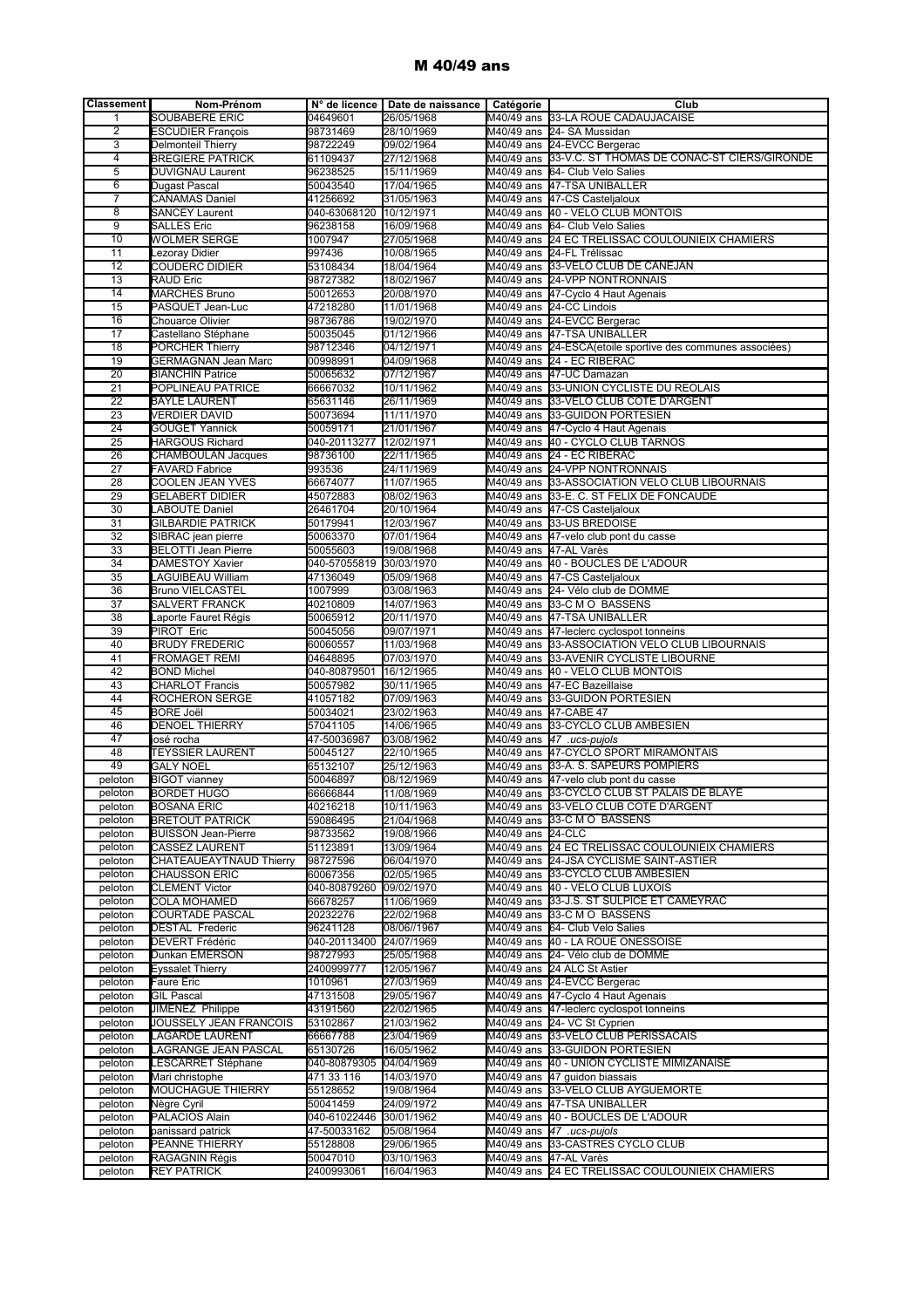#### M 40/49 ans

| peloton | <b>RIPPES STEPHANE</b>      | 66683082    | 09/06/1970 |                    | M40/49 ans 33-UNION CYCLISTE DU REOLAIS          |
|---------|-----------------------------|-------------|------------|--------------------|--------------------------------------------------|
| peloton | <b>VERGNE Jean-Paul</b>     | 1010010     | 13/03/1970 |                    | M40/49 ans 24-EVCC Bergerac                      |
| peloton | <b>AIDAT BRUNO</b>          | 40215995    | 02/01/1964 |                    | M40/49 ans 133-VELO CLUB DE CANEJAN              |
| abandon | <b>BRET PATRICK</b>         | 55127595    | 21/08/1963 |                    | M40/49 ans 33-CYCLO CLUB ST PALAIS DE BLAYE      |
| abs     | ARRAYAGO Stéphane           | 63142317    | 14/09/1968 |                    | M40/49 ans 64- Club Velo Salies                  |
| abs     | <b>BADET FREDERIC</b>       | 59082707    | 07/07/1966 |                    | M40/49 ans 33-TEAM SAINT MEDARD EN JALLES (TSM). |
| abs     | <b>BERNES Olivier</b>       | 50014286    | 25/02/1969 |                    | M40/49 ans 47-leclerc cyclospot tonneins         |
| abs     | <b>BOUBEKEUR Ali</b>        | 50051257    | 21/05/1966 |                    | M40/49 ans 147-UC Damazan                        |
| abs     | <b>BOURROUSSE WALTER</b>    | 65122532    | 20/04/1968 |                    | M40/49 ans 33-LA ROUE CADAUJACAISE               |
| abs     | <b>BOURSINHAC Pascal</b>    | 50059767    | 19/10/1963 |                    | M40/49 ans 47-Cyclo 4 Haut Agenais               |
| abs     | <b>DUVIGNEAU MICHEL</b>     | 66673574    | 21/01/1968 |                    | M40/49 ans 33-LA ROUE CADAUJACAISE               |
| abs     | <b>GARREAU THIERRY</b>      | 57039028    | 02/08/1963 |                    | M40/49 ans 33-LA ROUE CADAUJACAISE               |
| abs     | <b>GAUTIER Pierre</b>       | 2498729643  | 19/03/1962 | M40/49 ans 24-ASPB |                                                  |
| abs     | gontier marc                | 47-50007428 | 22/07/1968 |                    | M40/49 ans  47 .ucs-pujols                       |
| abs     | <b>JOURDAN PATRICE</b>      | 66668642    | 18/09/1970 |                    | M40/49 ans 33-VELO CLUB BAZAS/ BERNOS BEAULAC    |
| abs     | LAMOUREUX OLIVIER           | 04652685    | 08/12/1968 |                    | M40/49 ans 33-VELO CLUB GOURS                    |
| abs     | LAROUSSE FRANCOIS           | 66683164    | 13/01/1965 |                    | M40/49 ans 33-UNION CYCLISTE ARCACHONNAISE       |
| abs     | LERAY ERIC                  | 65631211    | 20/05/1966 |                    | M40/49 ans 33-J.S. ST SULPICE ET CAMEYRAC        |
| abs     | <b>MATTIO PASCAL</b>        | 57039031    | 05/02/1967 |                    | M40/49 ans 33-GUIDON PORTESIEN                   |
| abs     | salvant eric                | 47-50061141 | 21/10/1969 |                    | M40/49 ans  47 .ucs-pujols                       |
| abs     | <b>TAUZIN Franck</b>        | 50036026    | 07/05/1962 |                    | M40/49 ans 47-CS Castelialoux                    |
| abs     | <b>TERRIGEOL RICHARD</b>    | 65122014    | 15/09/1965 |                    | M40/49 ans 33-CYCLO CLUB ST PALAIS DE BLAYE      |
| abs     | <b>THUMEREL Bruno</b>       | 55145000    | 11/11/1969 |                    | M40/49 ans 24-CC Lindois                         |
| abs     | <b>VERGNAUD JEAN MICHEL</b> | 50172923    | 28/08/1965 |                    | M40/49 ans 33-LA ROUE CADAUJACAISE               |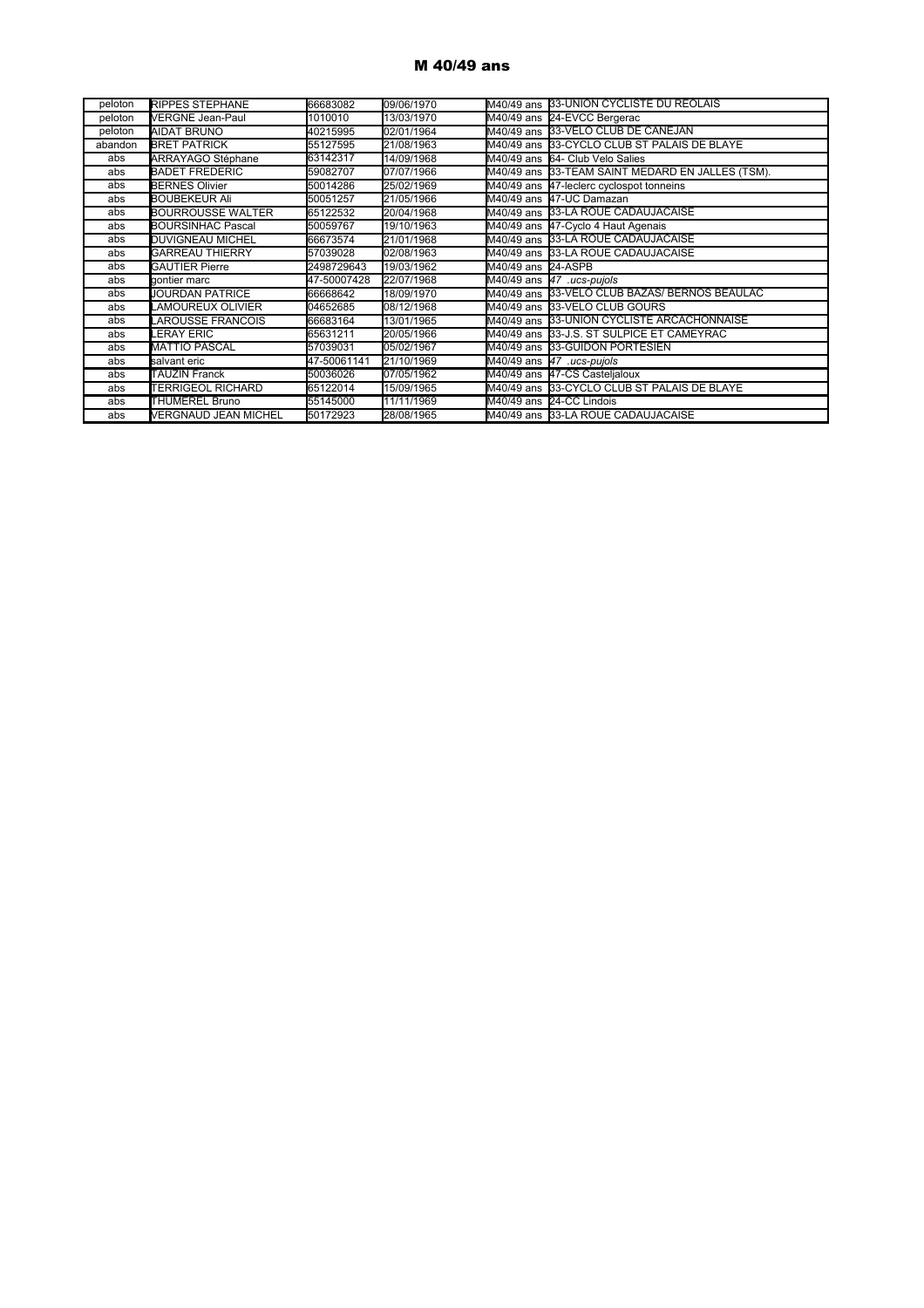#### M 50/59 ans

| classement      | Nom-Prénom                                           |                         | N° de licence   Date de naissance   Catégorie |                        | Club                                                              |
|-----------------|------------------------------------------------------|-------------------------|-----------------------------------------------|------------------------|-------------------------------------------------------------------|
| 1               | UNTEREINER JEAN LUC                                  | 55128564                | 23/01/1959                                    |                        | M50/59 ans 33-UNION CYCLISTE ARCACHONNAISE                        |
| $\overline{2}$  | LAFFITTE BERNARD                                     | 50172920                | 15/11/1955                                    |                        | M50/59 ans 33-GUIDON PORTESIEN                                    |
| 3               | MARTIN Jean-Noël                                     | 040-80881810            | 20/12/1960                                    |                        | M50/59 ans  40 - UNION SPORTIVE TYROSSAISE                        |
| $\overline{4}$  | <b>TONINI François</b>                               | 50061119                | 11/02/1952                                    |                        | M50/59 ans 47-EC Bazeillaise                                      |
| 5               | <b>BENOIT Claude</b>                                 | 50058751                | 13/03/1952                                    | M50/59 ans 47-AL Varès |                                                                   |
| $6\overline{6}$ | <b>BERGEGERE FRANCIS</b>                             | 66669876                | 15/06/1956                                    |                        | M50/59 ans 33-UNION CYCLISTE DU REOLAIS                           |
| $\overline{7}$  | <b>CHATAGNE ALAIN</b>                                | 40228024                | 16/06/1958                                    |                        | M50/59 ans 33-GUIDON PORTESIEN                                    |
| 8               | <b>SENTUC THIERRY</b>                                | 57041102                | 02/04/1961                                    |                        | M50/59 ans 33-CYCLO CLUB AMBESIEN                                 |
| 9               | <b>SARTRAND Jean Pascal</b>                          | 50073067                | 06/01/1958                                    |                        | M50/59 ans 47-Cyclo 4 Haut Agenais                                |
| 10              | SZKOLNIK JEAN JACQUES                                | 20240100                | 15/01/1956                                    |                        | M50/59 ans 33-ASSOCIATION VELO CLUB LIBOURNAIS                    |
| 11              | <b>ARHANCET Christian</b>                            | 040-55173512            | 13/08/1956                                    |                        | M50/59 ans 40 - BOUCLES DE L'ADOUR                                |
| 12              | Meynet Didier                                        | 50069174                | 15/02/1959                                    |                        | M50/59 ans 47-TSA UNIBALLER                                       |
| 13              | DUCAUZE Bernard                                      | 50063326                | 31/07/1954                                    |                        | M50/59 ans 47-EC Bazeillaise                                      |
| 14              | <b>APORTE MICHEL</b>                                 | 61110388                | 22/05/1958                                    |                        | M50/59 ans 33-VELO CLUB AYGUEMORTE                                |
| 15              | <b>BERNARD Guy</b>                                   | 05165210                | 28/12/1960                                    |                        | M50/59 ans 47-EC Bazeillaise                                      |
| 16              | <b>GONCALVES Gilles</b>                              |                         |                                               | M50/59 ans 47-CABE 47  |                                                                   |
| 17              | <b>DOHERTY PETER</b>                                 | 50048105<br>50071490    | 20/10/1961                                    |                        | M50/59 ans 47-CYCLO SPORT MIRAMONTAIS                             |
|                 |                                                      |                         | 30/08/1959                                    |                        |                                                                   |
| 18              | <b>GUICHARD Pascal</b>                               | 98722123                | 00/05/1961                                    | M50/59 ans 24-CLC      |                                                                   |
| 19              | <b>VIGNEAU GILLES</b>                                | 66670980                | 29/11/1957                                    |                        | M50/59 ans 33-CYCLO CLUB CENON                                    |
| 20              | DAUBISSE Claude                                      | 53110402                | 06/02/1952                                    | M50/59 ans 24-CLC      |                                                                   |
| 21              | <b>Beden Jacques</b>                                 | 98731139                | 26/04/1955                                    |                        | M50/59 ans 24-EVCC Bergerac                                       |
| 22              | MORREAU jean pierre                                  | 47-50038778             | 04/11/1960                                    |                        | M50/59 ans $\sqrt{47}$ .ucs-pujols                                |
| 23              | <b>ABADIE Francis</b>                                | 96241236                | 01/11/1956                                    |                        | M50/59 ans 64-Vélo Club PAU Béarn les Isards                      |
| 24              | <b>VOUILLAT ERIC</b>                                 | 53107691                | 28/07/1957                                    |                        | M50/59 ans 24-JSA CYCLISME SAINT-ASTIER                           |
| $\overline{25}$ | MICHONNEAU ERIC                                      | 65130761                | 07/06/1960                                    |                        | M50/59 ans 33-LA ROUE CADAUJACAISE                                |
| 26              | <b>BALSE Christian</b>                               | 50034717                | 13/04/1959                                    |                        | M50/59 ans 47-Cyclo 4 Haut Agenais                                |
| $\overline{27}$ | CAILLAU PHILIPPE                                     | 61110606                | 14/12/1958                                    |                        | M50/59 ans 33-US BREDOISE                                         |
| 28              | <b>LANGLADE PATRICK</b>                              | 66680780                | 15/12/1960                                    |                        | M50/59 ans 33-ASSOCIATION VELO CLUB LIBOURNAIS                    |
| 29              | MONCOUCUT Jean-Louis                                 | 040-65601844            | 02/05/1953                                    |                        | M50/59 ans 40 - SAINT PAUL SPORTS                                 |
| 30              | <b>BEDIS CLAUDE</b>                                  | 40204545                | 09/03/1959                                    |                        | M50/59 ans 33-UNION CYCLISTE LE HAILLAN-ST MEDARD                 |
| 31              | L'HARIDON BERNARD                                    | 50172682                | 10/06/1957                                    |                        | M50/59 ans 33-GUIDON PORTESIEN                                    |
| 32              | PATROUILLEAU CHRISTIAN                               | 57039697                | 04/04/1955                                    |                        | M50/59 ans 33-GUIDON PORTESIEN                                    |
| 33              | <b>DANIELJacques</b>                                 | 2401011083              | 10/07/1955                                    |                        | M50/59 ans 24-ASPTT PERIGUEUX                                     |
| 34              | CAZEAUX MAXIME                                       | 50045037                | 22/02/1953                                    |                        | M50/59 ans 47- Pech Bike Club                                     |
| $\overline{35}$ | LAVILLE DOMINIQUE                                    | 65130755                | 27/04/1960                                    |                        | M50/59 ans 33-GUIDON PORTESIEN                                    |
| 36              | PEREZ SIMON                                          | 65648028                | 03/10/1961                                    |                        | M50/59 ans 33-GUIDON MACARIEN                                     |
| 37              | <b>PAUVERT Yves</b>                                  | 50064684                | 21/09/1955                                    |                        | M50/59 ans 47-EC Bazeillaise                                      |
| 38<br>39        | <b>MANDEIX Jean-François</b><br><b>PINARD Gilles</b> | 1009754<br>040-40059974 | 27/07/1952<br>20/11/1956                      |                        | M50/59 ans 24-VPP NONTRONNAIS<br>M50/59 ans 40 - VELO CLUB TARNOS |
| 40              | <b>GUIDON Fabrice</b>                                | 50024764                | 27/01/1954                                    |                        | M50/59 ans 47-Cyclo 4 Haut Agenais                                |
| 41              | CLEMENT JOEL                                         | 65631139                | 16/02/1954                                    |                        | M50/59 ans 33-VELO CLUB COTE D'ARGENT                             |
| 42              | Maynadier philippe                                   | 500 51 392              | 21/02/1961                                    |                        | M50/59 ans 47 guidon biassais                                     |
| 43              | PARIS PHILIPPE                                       | 65647469                | 29/12/1960                                    |                        | M50/59 ans 33-CASTRES CYCLO CLUB                                  |
| 44              | <b>BESSE Michel</b>                                  | 98725243                | 18/09/1956                                    |                        | M50/59 ans 24-VPP NONTRONNAIS                                     |
| 45              | <b>GARRY Alain</b>                                   | 03316138                | 11/11/1959                                    |                        | M50/59 ans 47-US Gontaud                                          |
| 47              | PANETIER JEAN PIERRE                                 | 57040051                | 19/06/1961                                    |                        | M50/59 ans 33-ASS. SPORTIVE TESTERINE                             |
| 48              | LECRAS DIDIER                                        | 59090470                | 07/10/1961                                    |                        | M50/59 ans 33-GUIDON PORTESIEN                                    |
| 49              | Gabaroche christophe                                 | 500 41 129              | 31/01/1960                                    |                        | M50/59 ans 47 guidon biassais                                     |
| $\overline{51}$ | CAZASSUS Alain                                       | 03311651                | 29/12/1953                                    |                        | M50/59 ans 47-CS Casteljaloux                                     |
| 52              | VILLENAVE JEAN MARIE                                 | 66668417                | 24/08/1954                                    |                        | M50/59 ans 33-LA ROUE CADAUJACAISE                                |
| 53              | Magnol Marcel                                        | 1010347                 | 28/10/1952                                    |                        | M50/59 ans 24-EC Ribérac                                          |
| 54              | BOCQUIER JEAN CLAUDE                                 | 53109621                | 14/05/1952                                    |                        | M50/59 ans 24 EC TRELISSAC COULOUNIEIX CHAMIERS                   |
| 55              | OLMEDA Jean                                          | 040-80877975            | 06/03/1958                                    |                        | M50/59 ans 40 - GUIDON SAINT MARTINOIS                            |
| 56              | <b>SEVIN FRANCOIS</b>                                | 66681539                | 13/10/1955                                    |                        | M50/59 ans 33-SPORT ATHLETIQUE MERIGNACAIS                        |
| 57              | <b>VANDAELLE</b> pascal                              | 20090541                | 20/03/1960                                    |                        | M50/59 ans 64 - UC Orthez                                         |
| 58              | LEGRAND CLAUDE                                       | 66681435                | 14/09/1958                                    |                        | M50/59 ans 33-UNION CYCLISTE ARCACHONNAISE                        |
| 59              | PECOSTE Christian                                    | 41343704                | 24/01/1957                                    |                        | M50/59 ans 47-Cyclo 4 Haut Agenais                                |
| Peloton         | PELLET GILLES                                        | 55127581                | 29/12/1953                                    |                        | M50/59 ans 33-CYCLO CLUB ST PALAIS DE BLAYE                       |
| Peloton         | LAGUIBEAU Gérard                                     | 47133781                | 01/01/1959                                    |                        | M50/59 ans 47-CS Casteljaloux                                     |
| Peloton         | <b>CRAMAY Daniel</b>                                 | 47135557                | 13/09/1955                                    |                        | M50/59 ans 47-Cyclo 4 Haut Agenais                                |
| Peloton         | <b>PERNON Yves</b>                                   | 50026901                | 19/05/1956                                    | M50/59 ans 47-CABE 47  |                                                                   |
| Peloton         | <b>FOSSARD ALAIN</b>                                 | 2498714744              | 00/00/1953                                    |                        | M50/59 ans 24- Bergerac SC                                        |
| Peloton         | <b>DELZON Claude</b>                                 | 50065913                | 24/08/1952                                    |                        | M50/59 ans 47 quidon biassais                                     |
| Peloton         | <b>VIGNE Patrick</b>                                 | 6071302                 | 26/11/1960                                    |                        | M50/59 ans 24-CC Lindois                                          |
| Peloton         | <b>RUSSEIL GERARD</b>                                | 65631454                | 02/03/1952                                    |                        | M50/59 ans 33-VELO CLUB GOURS                                     |
| Peloton         | <b>TRUFFY Raphaël</b>                                | 98736287                | 02/05/1954                                    |                        | M50/59 ans 24-VPP NONTRONNAIS                                     |
| absent          | <b>BORDAIS DIDIER</b>                                | 65122655                | 12/03/1953                                    |                        | M50/59 ans 33-UNION CYCLISTE ARCACHONNAISE                        |
| absent          | MICONNI JEAN PIERRE                                  | 61107421                | 02/07/1961                                    |                        | M50/59 ans 33-E. C. ST FELIX DE FONCAUDE                          |
| absent          | <b>RIMBERT LUC</b>                                   | 59086283                | 10/04/1959                                    |                        | M50/59 ans 33-CAVIGNAC CLUB NORD GIRONDE                          |
| absent          | NICOLAS HERVE                                        | 20263619                | 03/04/1953                                    |                        | M50/59 ans 33-UNION CYCLISTE ARCACHONNAISE                        |
| absent          | MONTAGNE HERVE-PHILIPPE                              | 55024115                | 11/06/1961                                    |                        | M50/59 ans 33-E. C. ST FELIX DE FONCAUDE                          |
| absent          | <b>TAUZIN Thierry</b>                                | 50035313                | 23/08/1959                                    |                        | M50/59 ans 47-CS Casteljaloux                                     |
| absent          | CARREIN DOMINIQUE                                    | 50179466                | 21/07/1961                                    |                        | M50/59 ans 33-CAB BEGLES                                          |
| absent          | LEGLISE JEAN LUC                                     | 59090692                | 21/08/1957                                    |                        | M50/59 ans 33-VELO CLUB BAZAS/ BERNOS BEAULAC                     |
| absent          | <b>CEYSSAT ANDRE</b>                                 | 1001747                 | 02/12/1953                                    |                        | M50/59 ans 24 EC TRELISSAC COULOUNIEIX CHAMIERS                   |
| absent          | <b>DUBOURG GUY</b>                                   | 57041800                | 17/01/1954                                    |                        | M50/59 ans 33-LA ROUE CADAUJACAISE                                |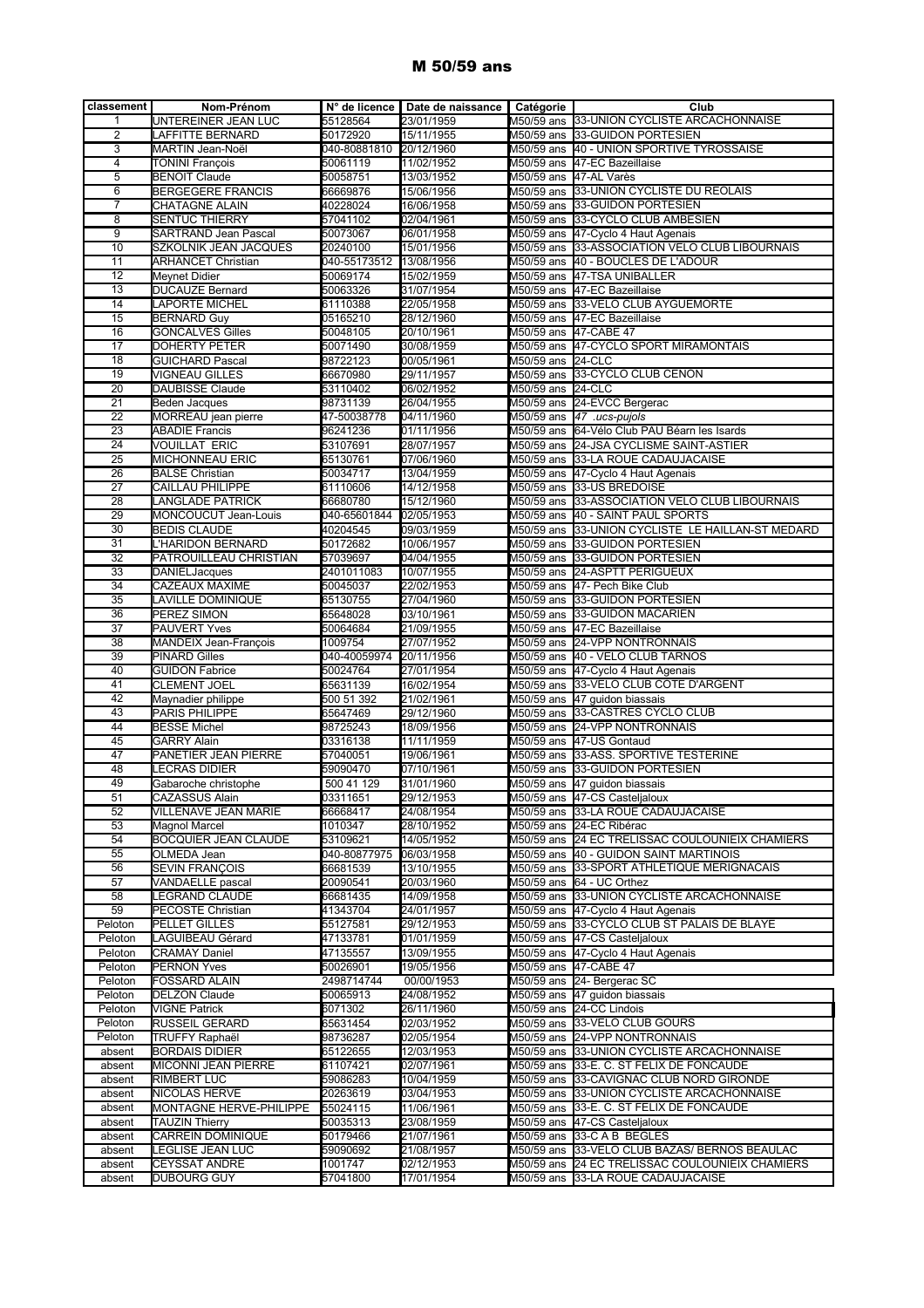#### M 50/59 ans

| absent  | <b>ICHATEAURAYNAUD</b><br>Didier | 1995081  | 01/05/1959 | M50/59 ans | - SA Mussidan<br>$24-$                 |
|---------|----------------------------------|----------|------------|------------|----------------------------------------|
| absent  | <b>IFEUTRIER</b><br>lëol. S      | 50019673 | 22/11/1961 | M50/59 ans | . <b>I</b> 47-CABE 47                  |
| abandon | <b>RIVAUD DIDIER</b>             | 65122011 | 22/03/1959 | M50/59 ans | LO CLUB ST PALAIS DE BLAYE<br>33-CYCLO |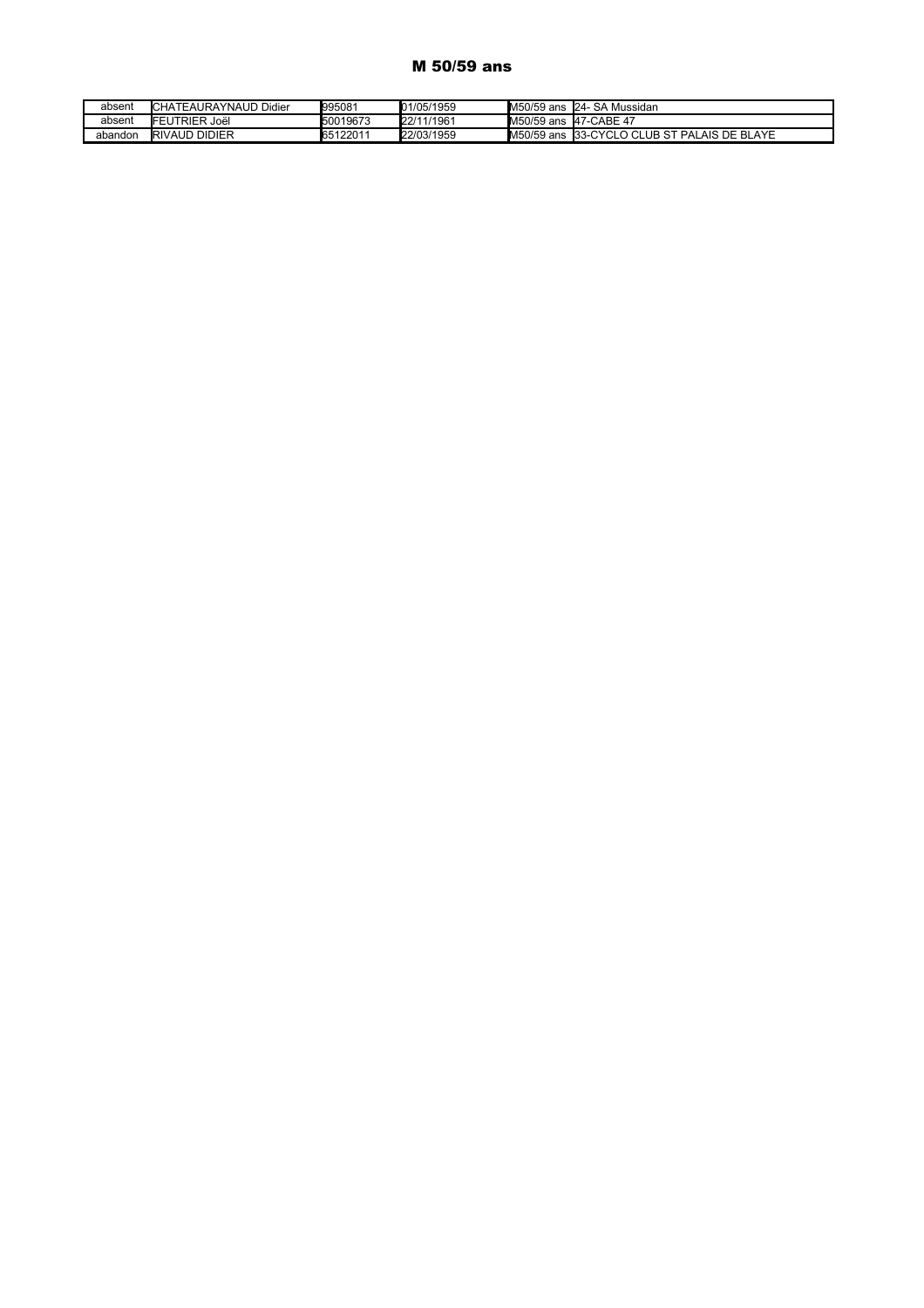#### M 60 ans et +

| <b>Classement</b> | Nom-Prénom                     |                         | N° de licence   Date de naissance   Catégorie |                       | Club                                 |
|-------------------|--------------------------------|-------------------------|-----------------------------------------------|-----------------------|--------------------------------------|
| 1                 | <b>COSIO DOMINIQUE</b>         | 98732577                | 10/12/1948                                    | M60+                  | 24- VC St Cyprien                    |
| $\overline{2}$    | RICARD Jean-Louis              | 040-20123344 01/11/1948 |                                               | $M60+$                | 40 - VELO CLUB LUXOIS                |
| $\overline{3}$    | <b>ABISTE Daniel</b>           | 63142502                | 09/05/1950                                    | $M60+$                | 64-Guidon Cyclosportif Pyrenéen      |
| $\overline{4}$    | RECAPET CHRISTIAN              | 03214332                | 18/08/1943                                    | M60+                  | 33-A. S. SNECMA BX OMNISPORTS        |
| 5                 | <b>GAUTRIAS FRANCIS</b>        | 65648153                | 09/03/1949                                    | M60+                  | 33-VELO CLUB GOURS                   |
| $6\overline{6}$   | LIQUETTE Jean Pierre           | 50063223                | 28/04/1949                                    | M60+                  | 47-Guidon Néracais                   |
| $\overline{7}$    | <b>CUMPRE Robert</b>           | 50147017                | 03/03/1979                                    | $M60+$                | 64- Guidon Bayonnais                 |
| 8                 | SAUGEON JEAN PIERRE            | 55127160                | 07/07/1950                                    | M60+                  | 33-J.S. ST SULPICE ET CAMEYRAC       |
| $\overline{9}$    | <b>BLANCHETON Jean-Jacques</b> | 51171131                | 17/01/1948                                    | H09M                  | 24- SA Mussidan                      |
| 10                | <b>BAZAS Alain</b>             | 47134241                | 20/04/1950                                    | M60+                  | 47-CS Casteljaloux                   |
| 11                | Puché Gérard                   | 100554                  | 23/09/1950                                    | <b>M60+</b>           | 24- AC Ménesplet                     |
| $\overline{12}$   | <b>COURRET JEAN PIERRE</b>     | 66669066                | 07/12/1950                                    | M60+                  | 33-CYCLO CLUB ST PALAIS DE BLAYE     |
| $\overline{13}$   | <b>BERNARD Jean-Claude</b>     | 1005420                 | 09/10/1949                                    | M60+                  | 24-CLC                               |
| 14                | DAVIAUD Jean-claude            | 05167542                | 23/03/1947                                    | M60+                  | 47-leclerc cyclospot tonneins        |
| 15                | <b>BARRAT Jean Pierre</b>      | 01010610                | 24/01/1948                                    | H09M                  | 24 - EC RIBERAC                      |
| $\overline{16}$   | <b>BERTHOMET Gérard</b>        | 01012370                | 04/01/1950                                    | $H$ <sub>+0</sub> $H$ | 24 - EC RIBERAC                      |
| 17                | <b>COSTALUNGA Robert</b>       | 50043589                | 24/09/1950                                    | M60+                  | 47-AL Varès                          |
| 18                | SUBILLAUD Raoul                | 98726216                | 05/11/1948                                    | M60+                  | 24-CC Lindois                        |
| 19                | <b>COUSINEAU Jean-Pierre</b>   | 994415                  | 02/08/1943                                    | M60+                  | $24$ -CLC                            |
| 20                | CAMINADE Joël                  | 47131302                | 31/05/1951                                    | M60+                  | 47-Cyclo 4 Haut Agenais              |
| $\overline{21}$   | <b>DENIS Claude</b>            | 45226922                | 09/03/1951                                    | M60+                  | 24-Sprinter Club du Périgord         |
| $\overline{22}$   | <b>TISNE Roger</b>             | 50060627                | 02/07/1951                                    | M60+                  | 47-CS Casteljaloux                   |
| 23                | LABATUT Christian              | 040-50174181            | 28/05/1949                                    | M60+                  | 40 - LANDES SPORT NATURE             |
| $\overline{24}$   | <b>AMPE DANIEL</b>             | 45070731                | 11/06/1949                                    | M60+                  | 33-CYCLO CLUB ST LOUBES              |
| $\overline{25}$   | PANIZZON Christian             | 040-20123291            | 22/08/1951                                    | M60+                  | 40 - VELO CLUB MONTOIS               |
| 26                | THOMAS ANDRE                   | 43393650                | 20/02/1951                                    | M60+                  | 33-CYCLO SPORT SALLEBOEUF            |
| 27                | ADER JEAN BERNARD              | 61107723                | 26/04/1945                                    | M60+                  | 33-CYCLO CLUB ST PALAIS DE BLAYE     |
| 28                | bordez claude                  | 47-50061669             | 26/09/1946                                    | M60+                  | 47 .ucs-pujols                       |
| $\overline{29}$   | PIERRE GERMAIN Jean            | 50039198                | 23/03/1950                                    | $M60+$                | 47-US Gontaud                        |
| 30                | <b>BLANC CLAUDE</b>            | 59086364                | 05/08/1943                                    | M60+                  | 33-CYCLO CLUB ST LOUBES              |
| 31                | <b>LAVAUD JACQUES</b>          | 98715624                | 18/08/1951                                    | M60+                  | 24 EC TRELISSAC COULOUNIEIX CHAMIERS |
| $\overline{32}$   | <b>CECCILLE Jean Paul</b>      | 50009100                | 04/03/1951                                    | $M60+$                | 47-Guidon Néracais                   |
| 33                | <b>CHAUDET Michel</b>          | 50048350                | 13/10/1944                                    | M60+                  | 47-UC Damazan                        |
| $\overline{34}$   | <b>ALEXANDRE Claude</b>        | 43193773                | 22/10/1943                                    | M60+                  | 47-AL Varès                          |
| absent            | <b>BERGERES GILBERT</b>        | 65122467                | 06/04/1948                                    | M60+                  | 33-LA ROUE CADAUJACAISE              |
| absent            | <b>BOURY Gilbert</b>           | 03311650                | 18/07/1941                                    | M60+                  | 47-CS Casteljaloux                   |
| absent            | <b>BUTTANI René</b>            | 50030117                | 11/09/1948                                    | H09M                  | 47-Guidon Néracais                   |
| abandon           | <b>DELUGIN Daniel</b>          | 01012369                | 26/12/1949                                    | $M60+$                | 24 - EC RIBERAC                      |
| abandon           | DEMARTELAERE Jean-Marc         | 65667276                | 06/07/1948                                    | M60+                  | 64-RC Theze                          |
| abandon           | Diaz de la fuente josé         | 500 47 557              | 10/11/1948                                    | $M60+$                | 47 guidon biassais                   |
| absent            | <b>DUBREY FRANÇOIS</b>         | 66671884                | 01/07/1947                                    | $M60+$                | 33-GUIDON PORTESIEN                  |
| abandon           | <b>DURRIEUX Jacques</b>        | 1011313                 | 14/06/1945                                    | M60+                  | 24-CC Lindois                        |
| absent            | <b>GABORIAU SERGE</b>          | 59080897                | 07/03/1949                                    | $M60+$                | 33-CASTRES CYCLO CLUB                |
| abandon           | LAFAURIE Gérard                | 040-80879644            | 04/02/1949                                    | M60+                  | 40 - CLUB CYCLISTE PAYS TARUSATE     |
| abandon           | LARA-CARASCO JOSE              | 40230529                | 19/09/1947                                    | $M60+$                | 33-CAVIGNAC CLUB NORD GIRONDE        |
| absent            | <b>MAGOT Bernard</b>           | 98717759                | 12/06/1949                                    | $H$ <sub>+0</sub> $H$ | 24-UNION CYCLISTE SARLADAISE         |
| abandon           | <b>MONTHUS Michel</b>          | 47132253                | 06/03/1951                                    | M60+                  | 47-EC Bazeillaise                    |
| abandon           | <b>NAULLET Guy</b>             | 50028098                | 14/08/1946                                    | M60+                  | 47-EC Bazeillaise                    |
| absent            | <b>SIMIOT Michel</b>           | 991327                  | 31/05/1947                                    | M60+                  | 24-UNION CYCLISTE SARLADAISE         |
| abandon           | <b>THEBAULT Bernard</b>        | 98731264                | 28/03/1951                                    | M60+                  | 24-CLC                               |
| absent            | <b>VINATIER ALAIN</b>          | 50176385                | 14/10/1951                                    | $M60+$                | 33-CLUB CYCLISTE ST DENIS DE PILE    |
|                   | white geoffrey                 | 47-50037869             | 02/09/1951                                    | M60+                  | 47 .ucs-pujols                       |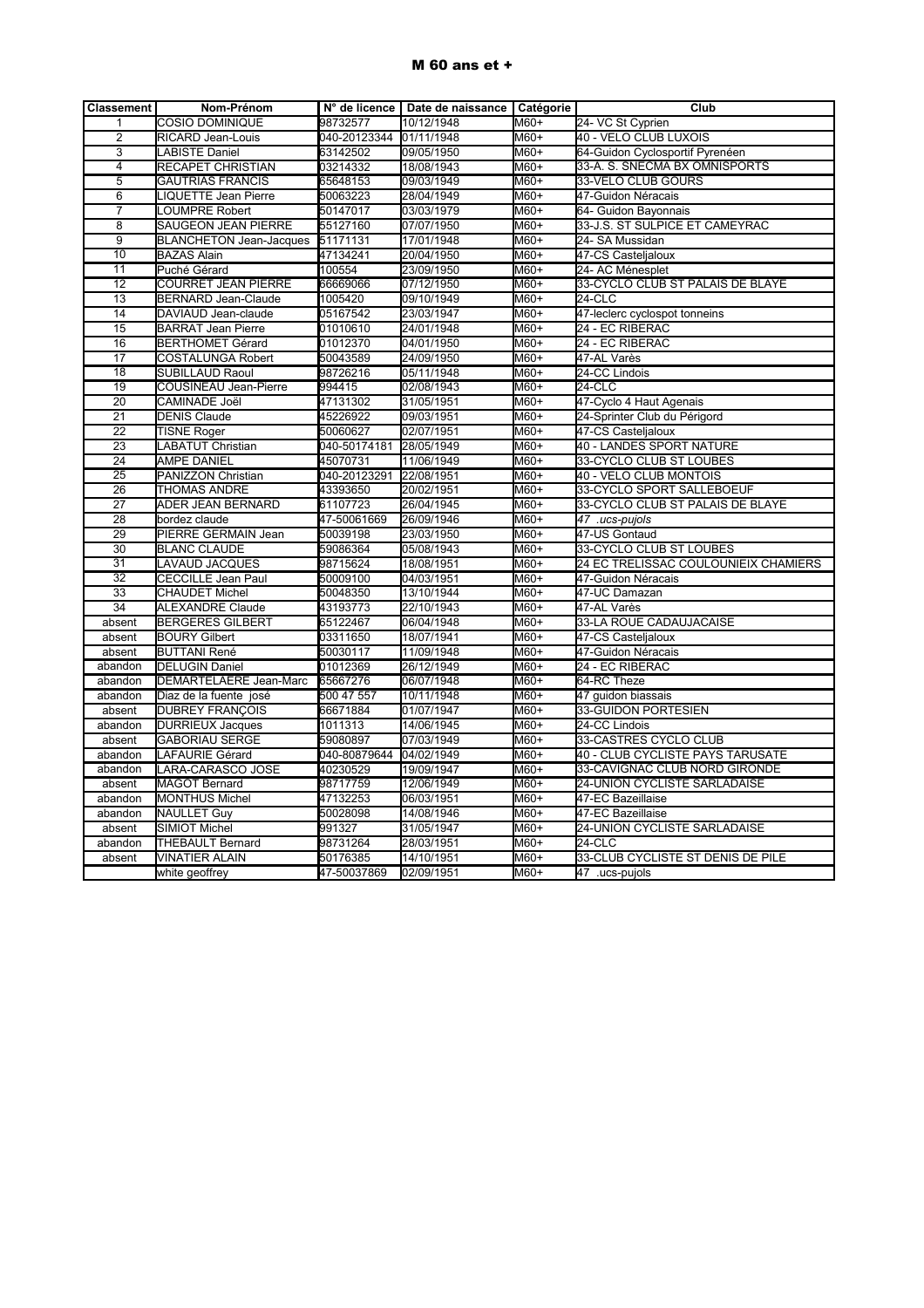#### **CHAMPIONNAT REGIONAL UFOLEP AQUITAINE DE CYCLOSPORT - 2012**

RECAPITULATIF DES ENGAGEMENTS au 31/05/2012

| Nom-Prénom                     | N° de licence | Date de<br>naissance | Catégorie                      | Club                                             |
|--------------------------------|---------------|----------------------|--------------------------------|--------------------------------------------------|
| <b>BARRAT Jean Pierre</b>      | 01010610      | 24/01/1948           | M60+                           | 24 - EC RIBERAC                                  |
| <b>BERTHOMET Gérard</b>        | 01012370      | 04/01/1950           | M60+                           | 24 - EC RIBERAC                                  |
| <b>CHAMBOULAN Jacques</b>      | 98736100      | 22/11/1965           | M40/49 ans                     | 24 - EC RIBERAC                                  |
| <b>DAUBISSE Samuel</b>         | 98727594      | 17/10/1975           | M30/39 ans                     | 24 - EC RIBERAC                                  |
| <b>DELUGIN Daniel</b>          | 01012369      | 26/12/1949           | M60+                           | 24 - EC RIBERAC                                  |
| <b>GARRABOS Adrien</b>         | 98727676      | 13/10/1992           | M17/19 ans                     | 24 - EC RIBERAC                                  |
| <b>GERMAGNAN Jean Marc</b>     | 00998991      | 04/09/1968           | $\overline{M40/49}$ ans        | 24 - EC RIBERAC                                  |
| <b>LABROUSSE Eric</b>          | 00993018      | 09/051974            | M30/39 ans                     | 24 - EC RIBERAC                                  |
| Puché Gérard                   | 100554        | 23/09/1950           | M60+                           | 24- AC Ménesplet                                 |
| <b>Eyssalet Thierry</b>        | 2400999777    | 12/05/1967           | $\overline{\text{M40/49}}$ ans | 24 ALC St Astier                                 |
| <b>BOCQUIER JEAN CLAUDE</b>    | 53109621      | 14/05/1952           | M50/59 ans                     | 24 EC TRELISSAC COULOUNIEIX CHAMIERS             |
| CASSEZ LAURENT                 | 51123891      | 13/09/1964           | M40/49 ans                     | 24 EC TRELISSAC COULOUNIEIX CHAMIERS             |
| <b>CEYSSAT ANDRE</b>           | 1001747       | 02/12/1953           | M50/59 ans                     | 24 EC TRELISSAC COULOUNIEIX CHAMIERS             |
| <b>LAVAUD JACQUES</b>          | 98715624      | 18/08/1951           | M60+                           | 24 EC TRELISSAC COULOUNIEIX CHAMIERS             |
| <b>LEMAITRE ROMAIN</b>         | 42223921      | 03/01/1981           | M30/39 ans                     | 24 EC TRELISSAC COULOUNIEIX CHAMIERS             |
| POURTIER CINDY                 | 98735872      | 17/05/1994           | F17/29 ans                     | 24 EC TRELISSAC COULOUNIEIX CHAMIERS             |
| <b>REK ARNAUD</b>              | 224255020     | 06/08/1998           | $\overline{M13}$ /14 ans       | 24 EC TRELISSAC COULOUNIEIX CHAMIERS             |
| <b>REY PATRICK</b>             | 2400993061    | 16/04/1963           | $\overline{\text{M40}}/49$ ans | 24 EC TRELISSAC COULOUNIEIX CHAMIERS             |
| <b>SALVETE FABRICE</b>         | 1004377       |                      | M30/39 ans                     | 24 EC TRELISSAC COULOUNIEIX CHAMIERS             |
| <b>WOLMER SERGE</b>            | 1007947       | 27/05/1968           | M40/49 ans                     | 24 EC TRELISSAC COULOUNIEIX CHAMIERS             |
| <b>BLANCHETON Jean-Jacques</b> | 51171131      | 17/01/1948           | M60+                           | 24- SA Mussidan                                  |
| CHATEAURAYNAUD Didier          | 995081        | 01/05/1959           | M50/59 ans                     | 24- SA Mussidan                                  |
| <b>ESCUDIER François</b>       | 98731469      | 28/10/1969           | M40/49 ans                     | 24- SA Mussidan                                  |
| <b>COSIO DOMINIQUE</b>         | 98732577      | 10/12/1948           | M60+                           | 24- VC St Cyprien                                |
| <b>JOUSSELY JEAN FRANCOIS</b>  | 53102867      | 21/03/1962           | M40/49 ans                     | 24- VC St Cyprien                                |
| RIBETTE CYRILLE                | 991909        | 28/05/1972           | M30/39 ans                     | 24- VC St Cyprien                                |
| <b>VANAELST WOUTER</b>         | 987115609     | 09/07/1976           | M30/39 ans                     | 24- VC St Cyprien                                |
| <b>Bruno VIELCASTEL</b>        | 1007999       | 03/08/1963           | $\overline{M40/49}$ ans        | 24- Vélo club de DOMME                           |
| Dunkan EMERSON                 | 98727993      | 25/05/1968           | $\overline{M40/49}$ ans        | 24- Vélo club de DOMME                           |
| <b>GAUTIER Pierre</b>          | 2498729643    | 19/03/1962           | $\overline{M40/49}$ ans        | 24-ASPB                                          |
| DANIEL Jérémy                  | 2401011084    | 01/07/1988           | M20/29 ans                     | <b>24-ASPTT PERIGUEUX</b>                        |
| <b>DANIELJacques</b>           | 2401011083    | 10/07/1955           | M50/59 ans                     | <b>24-ASPTT PERIGUEUX</b>                        |
| <b>DURRIEUX Jacques</b>        | 1011313       | 14/06/1945           | M60+                           | 24-CC Lindois                                    |
| PASQUET Jean-Luc               | 47218280      | 11/01/1968           | $\overline{M}$ 40/49 ans       | 24-CC Lindois                                    |
| <b>SUBILLAUD Raoul</b>         | 98726216      | 05/11/1948           | M60+                           | 24-CC Lindois                                    |
| <b>THUMEREL Bruno</b>          | 55145000      | 11/11/1969           | M40/49 ans                     | 24-CC Lindois                                    |
| <b>VIGNE Patrick</b>           | 6071302       | 26/11/1960           | M50/59 ans                     | 24-CC Lindois                                    |
| <b>BERNARD Jean-Claude</b>     | 1005420       | 09/10/1949           | +09M                           | 24-CLC                                           |
| <b>BUISSON Jean-Pierre</b>     | 98733562      | 19/08/1966           | M40/49 ans                     | 24-CLC                                           |
| COUSINEAU Jean-Pierre          | 994415        | 02/08/1943           | $H$ <sub>+0</sub>              | 24-CLC                                           |
| <b>DAUBISSE Claude</b>         | 53110402      | 06/02/1952           | M50/59 ans                     | <b>24-CLC</b>                                    |
| <b>FLAGET Laurent</b>          | 47203585      | 02/02/1975           | M40/49 ans                     | <b>24-CLC</b>                                    |
| <b>GUICHARD Pascal</b>         | 98722123      | 00/05/1961           | M50/59 ans                     | <b>24-CLC</b>                                    |
| <b>THEBAULT Bernard</b>        | 98731264      | 28/03/1951           | M60+                           | 24-CLC                                           |
| Magnol Marcel                  | 1010347       | 28/10/1952           | M50/59 ans                     | 24-EC Ribérac                                    |
| <b>HERAUD DAVID</b>            | 224255046     | 11/05/1978           | $\overline{\text{M}}30/39$ ans | 24-EC TRELISSAC COULOUNIEIX-CHAMIERS             |
| <b>PUYBAREAU FABIEN</b>        | 98736428      | 08/03/1983           | M20/29 ans                     | 24-EC TRELISSAC COULOUNIEIX-CHAMIERS             |
| PORCHER Thierry                | 98712346      | 04/12/1971           | M40/49 ans                     | <del>24-ESCA (etoile sportive des communes</del> |
| Beden Jacques                  | 98731139      | 26/04/1955           | M50/59 ans                     | لممفنممموه<br>24-EVCC Bergerac                   |
| Chouarce Olivier               | 98736786      | 19/02/1970           | M40/49 ans                     | 24-EVCC Bergerac                                 |
| Delmonteil Thierry             | 98722249      | 09/02/1964           | M40/49 ans                     | 24-EVCC Bergerac                                 |
| Faure Eric                     | 1010961       | 27/03/1969           | M40/49 ans                     | 24-EVCC Bergerac                                 |
| FIEFVEZ Valérie                | 98736797      | 10/06/1969           | $F40+$                         | 24-EVCC Bergerac                                 |
| Fontagnol Dimitri              | 98727434      | 17/02/1992           | M20/29 ans                     | 24-EVCC Bergerac                                 |
| <b>VERGNE Jean-Paul</b>        | 1010010       | 13/03/1970           | M40/49 ans                     | 24-EVCC Bergerac                                 |
|                                |               |                      |                                | 24-FL Trélissac                                  |
| Cid Florian                    | 98731769      | 28/03/1989           | M20/29 ans                     |                                                  |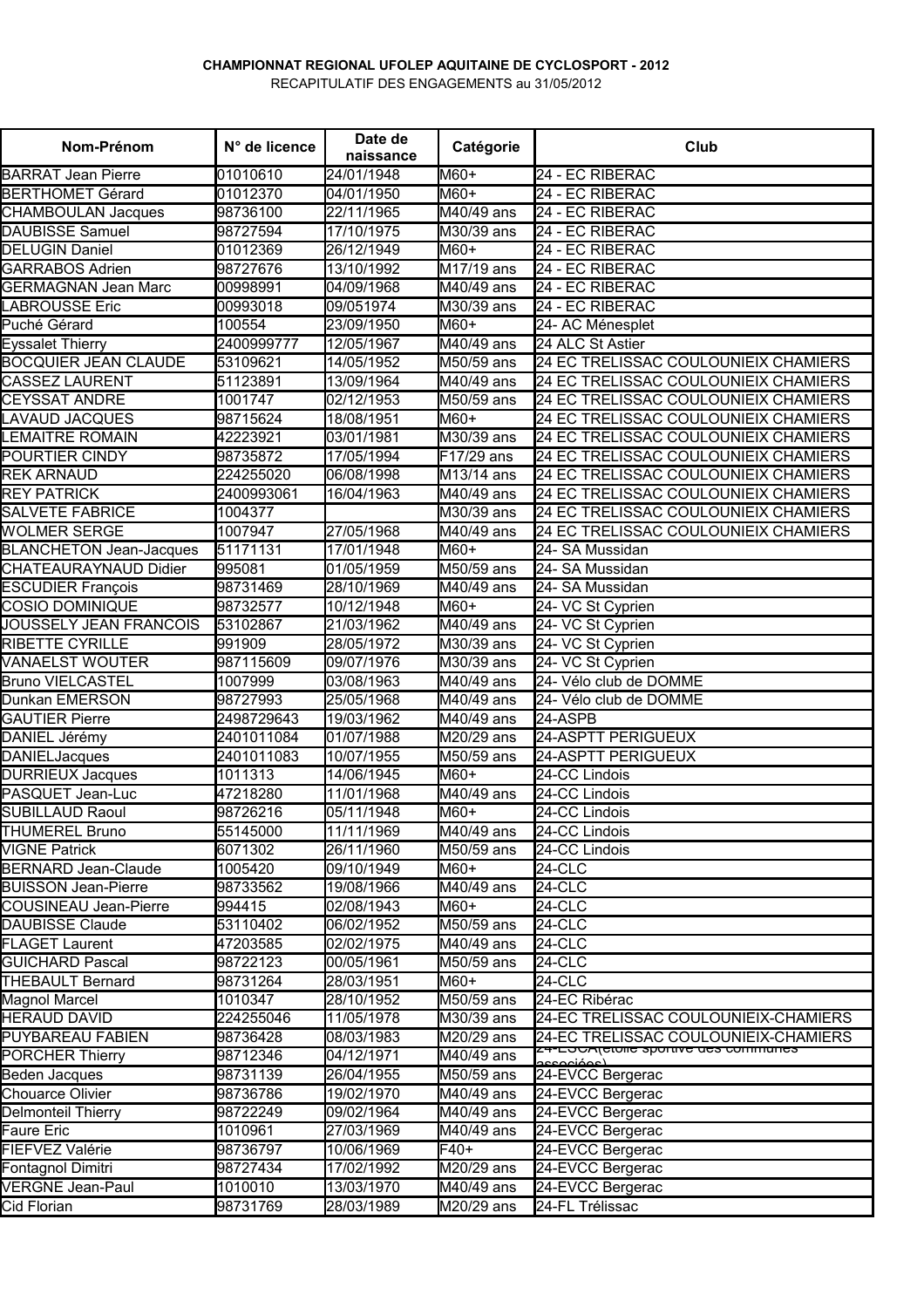| Lezoray Didier                   | 997436     | 10/08/1965 | M40/49 ans               | 24-FL Trélissac                     |
|----------------------------------|------------|------------|--------------------------|-------------------------------------|
| CHATEAUEAYTNAUD Thierry          | 98727596   | 06/04/1970 | M40/49 ans               | 24-JSA CYCLISME SAINT-ASTIER        |
| Fajol Jérome                     | 98728001   | 21/03/1973 | M30/39 ans               | 24-JSA CYCLISME SAINT-ASTIER        |
| <b>VOUILLAT ERIC</b>             | 53107691   | 28/07/1957 | M50/59 ans               | 24-JSA CYCLISME SAINT-ASTIER        |
| DENIS Claude                     | 45226922   | 09/03/1951 | M60+                     | 24-Sprinter Club du Périgord        |
| MAGOT Bernard                    | 98717759   | 12/06/1949 | M60+                     | 24-UNION CYCLISTE SARLADAISE        |
| SIMIOT Michel                    | 991327     | 31/05/1947 | M60+                     | 24-UNION CYCLISTE SARLADAISE        |
| BARBIER Karim                    | 98714851   | 04/03/1985 | M20/29 ans               | 24-VPP NONTRONNAIS                  |
| <b>BESSE Michel</b>              | 98725243   | 18/09/1956 | M50/59 ans               | 24-VPP NONTRONNAIS                  |
| <b>FAVARD Fabrice</b>            | 993536     | 24/11/1969 | M40/49 ans               | <b>24-VPP NONTRONNAIS</b>           |
| LAVAUD Ludovic                   | 98735843   | 19/09/1996 | M <sub>15</sub> /16 ans  | <b>24-VPP NONTRONNAIS</b>           |
| <b>MANDEIX Jean-François</b>     | 1009754    | 27/07/1952 | M50/59 ans               | <b>24-VPP NONTRONNAIS</b>           |
| RAUD Eric                        | 98727382   | 18/02/1967 | M40/49 ans               | <b>24-VPP NONTRONNAIS</b>           |
| TRUFFY Raphaël                   | 98736287   | 02/05/1954 | M50/59 ans               | <b>24-VPP NONTRONNAIS</b>           |
| DE CONTI Bruno                   | 1012077    | 30/05/1973 | M30/39 ans               | 24-VTT CLUB SOURZAC LES Z'ACCROS    |
| LENAOUR-VERNET Pierre            | 2498721242 | 12/01/1993 | M17/19 ans               | <b>24-VTT EVASION POURPRE</b>       |
| PASQUET Audric                   | 2400994533 | 14/03/1990 | M20/29 ans               | <b>24-VTT EVASION POURPRE</b>       |
| PASQUET Aurelien                 | 2401011912 | 26/10/1995 | M15/16 ans               | <b>24-VTT EVASION POURPRE</b>       |
| PRUVOST Simon                    | 2498732776 | 17/08/1992 | M <sub>17</sub> /19 ans  | 24-VTT EVASION POURPRE              |
| <b>GALY NOEL</b>                 | 65132107   | 25/12/63   | M40/49 ans               | 33-A. S. SAPEURS POMPIERS           |
| RECAPET CHRISTIAN                | 03214332   | 18/08/43   | M60+                     | 33-A. S. SNECMA BX OMNISPORTS       |
| PANETIER JEAN PIERRE             | 57040051   | 19/06/61   | M50/59 ans               | 33-ASS. SPORTIVE TESTERINE          |
| BONNERON MATTHIEU                | 60062823   | 21/09/86   | M20/29 ans               | 33-ASSOCIATION VELO CLUB LIBOURNAIS |
| <b>BRUDY FREDERIC</b>            | 60060557   | 11/03/68   | M40/49 ans               | 33-ASSOCIATION VELO CLUB LIBOURNAIS |
| CHAMINAUD DAMIEN                 | 65641630   | 31/08/82   | M20/29 ans               | 33-ASSOCIATION VELO CLUB LIBOURNAIS |
| CHAMINAUD ROMAIN                 | 66666378   | 23/11/97   | M15/16 ans               | 33-ASSOCIATION VELO CLUB LIBOURNAIS |
| <b>CHATAIGNIER DAVID</b>         | 66630919   | 06/02/95   | M <sub>15</sub> /16 ans  | 33-ASSOCIATION VELO CLUB LIBOURNAIS |
| COOLEN JEAN YVES                 | 66674077   | 11/07/65   | M40/49 ans               | 33-ASSOCIATION VELO CLUB LIBOURNAIS |
| <b>GABAS LAURENT</b>             | 20263565   | 24/05/74   | M30/39 ans               | 33-ASSOCIATION VELO CLUB LIBOURNAIS |
| GIRAUDEAU MATTHIAS               | 66676733   | 02/10/97   | M13/14 ans               | 33-ASSOCIATION VELO CLUB LIBOURNAIS |
| HATTINGUAIS HUGO                 | 66675021   | 18/07/97   | $\overline{M15}$ /16 ans | 33-ASSOCIATION VELO CLUB LIBOURNAIS |
| <b>LANGLADE PATRICK</b>          | 66680780   | 15/12/60   | M50/59 ans               | 33-ASSOCIATION VELO CLUB LIBOURNAIS |
| <b>MONTAUD THOMAS</b>            | 66682358   | 02/11/86   | M20/29 ans               | 33-ASSOCIATION VELO CLUB LIBOURNAIS |
| <b>MORGANT VINCENT</b>           | 66677707   | 24/07/96   | M15/16 ans               | 33-ASSOCIATION VELO CLUB LIBOURNAIS |
| <b>MOUNEYRES BRYCE</b>           | 60060566   | 11/12/92   | M20/29 ans               | 33-ASSOCIATION VELO CLUB LIBOURNAIS |
| SZKOLNIK JEAN JACQUES            | 20240100   | 15/01/56   | M50/59 ans               | 33-ASSOCIATION VELO CLUB LIBOURNAIS |
| AUGEY CHRISTOPHE                 | 20230250   | 26/03/86   | M20/29 ans               | 33-AVENIR CYCLISTE LIBOURNE         |
| <b>BONARDI CLEMENT</b>           | 66665489   | 30/06/96   | M <sub>15</sub> /16 ans  | 33-AVENIR CYCLISTE LIBOURNE         |
| <b>BORDIER MICKAEL</b>           | 66683476   | 08/03/80   | M30/39 ans               | 33-AVENIR CYCLISTE LIBOURNE         |
| <b>DESVEAUX BAPTISTE</b>         | 66673330   | 21/08/96   | $\overline{M15/1}6$ ans  | 33-AVENIR CYCLISTE LIBOURNE         |
| FLOIRAC JONATHAN                 | 66668424   | 01/02/96   | M15/16 ans               | 33-AVENIR CYCLISTE LIBOURNE         |
| <b>FROMAGET REMI</b>             | 04648895   | 07/03/70   | M40/49 ans               | 33-AVENIR CYCLISTE LIBOURNE         |
| <b>GAUDRIE DAVID</b>             | 66673731   | 29/04/94   | M17/19 ans               | 33-AVENIR CYCLISTE LIBOURNE         |
| <b>GRANDET JONATHAN</b>          | 66668423   | 11/03/93   | M15/16 ans               | 33-AVENIR CYCLISTE LIBOURNE         |
| <b>JARJANETTE DAVID</b>          | 66668807   | 19/09/75   | M30/39 ans               | 33-AVENIR CYCLISTE LIBOURNE         |
| LACOSSE PIERRE GUILLAUME66674401 |            | 20/04/96   | M15/16 ans               | 33-AVENIR CYCLISTE LIBOURNE         |
| PORTE ERIC                       | 20240840   | 27/08/75   | M30/39 ans               | 33-AVENIR CYCLISTE LIBOURNE         |
| CARREIN DOMINIQUE                | 50179466   | 21/07/61   | M50/59 ans               | 33-C A B BEGLES                     |
| <b>BRETOUT PATRICK</b>           | 59086495   | 21/04/68   | M40/49 ans               | 33-C M O BASSENS                    |
| COURTADE PASCAL                  | 20232276   | 22/02/68   | M40/49 ans               | 33-C M O BASSENS                    |
| <b>FARDEAU OLIVIER</b>           | 20240166   | 25/09/77   | M30/39 ans               | 33-C M O BASSENS                    |
| <b>HERAUD STEPHANE</b>           | 66668895   | 20/05/81   | M30/39 ans               | 33-C M O BASSENS                    |
| SALVERT FRANCK                   | 40210809   | 14/07/63   | M40/49 ans               | 33-C M O BASSENS                    |
| SARTELLI MICKAEL                 | 54004671   | 11/03/80   | M30/39 ans               | 33-C M O BASSENS                    |
| <b>GABORIAU SERGE</b>            | 59080897   | 07/03/49   | M60+                     | 33-CASTRES CYCLO CLUB               |
| <b>JOISNOT GUILLAUME</b>         | 60047717   | 04/08/93   | M17/19 ans               | 33-CASTRES CYCLO CLUB               |
| PARIS PHILIPPE                   | 65647469   | 29/12/60   | M50/59 ans               | 33-CASTRES CYCLO CLUB               |
| PEANNE THIERRY                   | 55128808   | 29/06/65   | M40/49 ans               | 33-CASTRES CYCLO CLUB               |
| CHARBLEYTOU NICOLAS              | 66672883   | 22/02/82   | M20/29 ans               | 33-CAVIGNAC CLUB NORD GIRONDE       |
| LARA-CARASCO JOSE                | 40230529   | 19/09/47   | M60+                     | 33-CAVIGNAC CLUB NORD GIRONDE       |
| RASPINI OLIVIER                  | 04653957   | 09/09/79   | M30/39 ans               | 33-CAVIGNAC CLUB NORD GIRONDE       |
| RIMBERT DIMITRI                  | 60047593   | 15/05/84   | M20/29 ans               | 33-CAVIGNAC CLUB NORD GIRONDE       |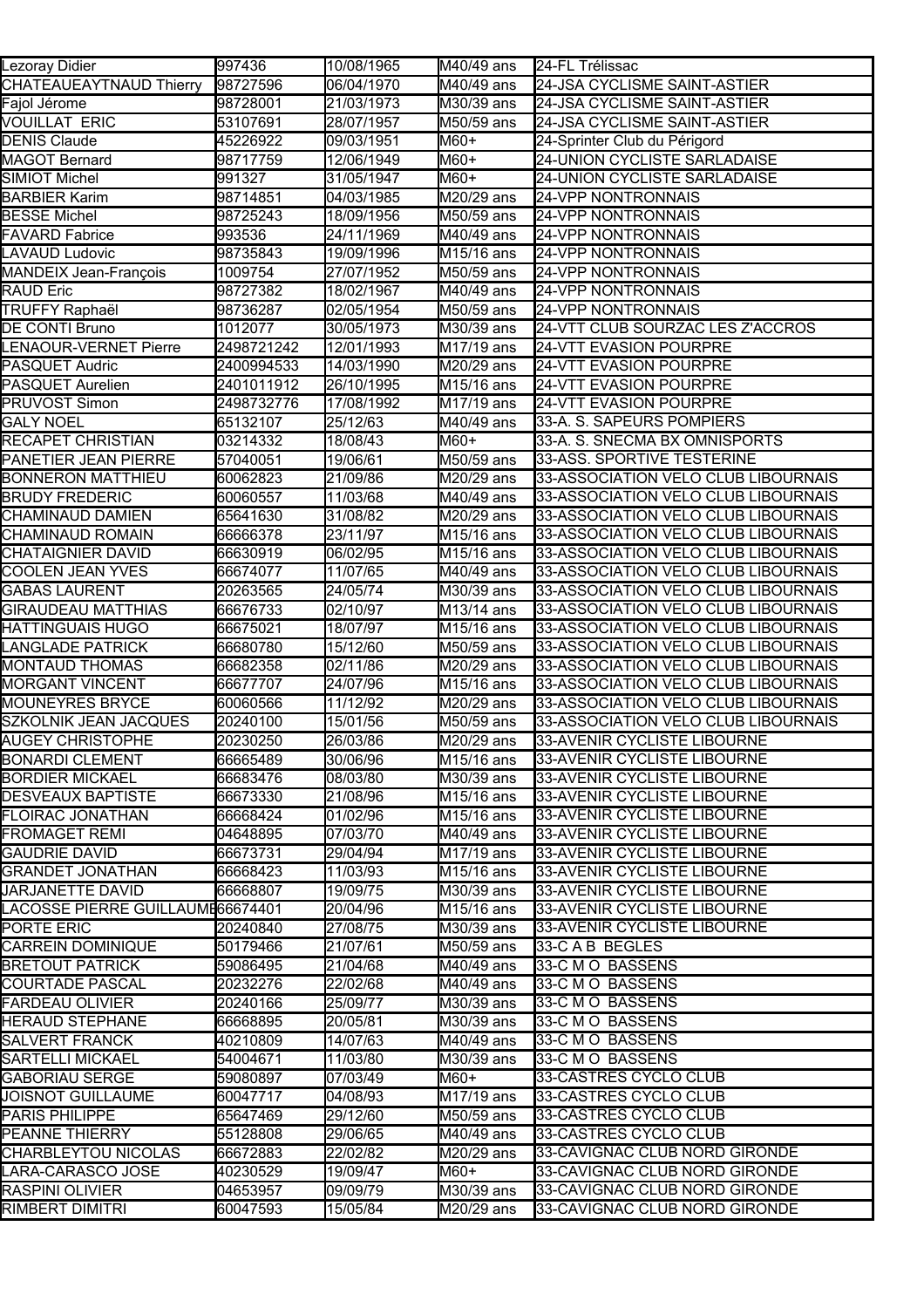| <b>RIMBERT LUC</b>               | 59086283 | 10/04/59 | M50/59 ans                     | 33-CAVIGNAC CLUB NORD GIRONDE     |
|----------------------------------|----------|----------|--------------------------------|-----------------------------------|
| <b>VINATIER ALAIN</b>            | 50176385 | 14/10/51 | M60+                           | 33-CLUB CYCLISTE ST DENIS DE PILE |
| <b>BREMAUD SANDRINE</b>          | 04649013 | 22/09/68 | F40+                           | 33-COMITE DES FETES DE CHAMADELLE |
| LOBRE BENOIT                     | 66676871 | 17/09/98 | M13/14 ans                     | 33-CREON VELO CLUB                |
| <b>BONNEL FREDERIC</b>           | 50076554 | 27/04/74 | M30/39 ans                     | 33-CYCLO CLUB AMBESIEN            |
| <b>CHAUSSON ERIC</b>             | 60067356 | 02/05/65 | M40/49 ans                     | 33-CYCLO CLUB AMBESIEN            |
| <b>DENOEL THIERRY</b>            | 57041105 | 14/06/65 | M40/49 ans                     | 33-CYCLO CLUB AMBESIEN            |
| <b>SENTUC THIERRY</b>            | 57041102 | 02/04/61 | M50/59 ans                     | 33-CYCLO CLUB AMBESIEN            |
| VIGNEAU GILLES                   | 66670980 | 29/11/57 | M50/59 ans                     | 33-CYCLO CLUB CENON               |
| AMPE DANIEL                      | 45070731 | 11/06/49 | M60+                           | 33-CYCLO CLUB ST LOUBES           |
| <b>BARLE THOMAS</b>              | 66676224 | 23/09/97 | M13/14 ans                     | 33-CYCLO CLUB ST LOUBES           |
| <b>BIDEAU MELISSA MAEVA</b>      | 66675309 | 05/07/89 | F17/29 ans                     | 33-CYCLO CLUB ST LOUBES           |
| <b>BIRAULT QUENTIN</b>           | 66675310 | 22/12/97 | M13/14 ans                     | 33-CYCLO CLUB ST LOUBES           |
| <b>BLANC CLAUDE</b>              | 59086364 | 05/08/43 | M60+                           | 33-CYCLO CLUB ST LOUBES           |
| <b>BLANC JULIE</b>               | 66676051 | 29/12/95 | F15/16 ans                     | 33-CYCLO CLUB ST LOUBES           |
| <b>BLANC SANDY</b>               | 66670044 | 03/10/94 | F17/29 ans                     | 33-CYCLO CLUB ST LOUBES           |
| QUILICO THOMAS                   | 60060803 | 28/11/94 | M17/19 ans                     | 33-CYCLO CLUB ST LOUBES           |
| <b>RECAPET WILLIAM</b>           | 66676228 | 18/11/98 | M13/14 ans                     | 33-CYCLO CLUB ST LOUBES           |
| ADER JEAN BERNARD                | 61107723 | 26/04/45 | M60+                           | 33-CYCLO CLUB ST PALAIS DE BLAYE  |
| <b>BORDET HUGO</b>               | 66666844 | 11/08/69 | M40/49 ans                     | 33-CYCLO CLUB ST PALAIS DE BLAYE  |
| <b>BRET PATRICK</b>              | 55127595 | 21/08/63 | M40/49 ans                     | 33-CYCLO CLUB ST PALAIS DE BLAYE  |
| <b>BRET PIERRICK</b>             | 66668419 | 03/08/85 | M20/29 ans                     | 33-CYCLO CLUB ST PALAIS DE BLAYE  |
| COURRET JEAN PIERRE              | 66669066 | 07/12/50 | M60+                           | 33-CYCLO CLUB ST PALAIS DE BLAYE  |
| <b>MAUGET YAN</b>                | 60060150 | 12/04/73 | M30/39 ans                     | 33-CYCLO CLUB ST PALAIS DE BLAYE  |
| <b>PELLET GILLES</b>             | 55127581 | 29/12/53 | M50/59 ans                     | 33-CYCLO CLUB ST PALAIS DE BLAYE  |
| PLANCHENAULT JEREMY              | 04654124 | 08/03/83 | M20/29 ans                     | 33-CYCLO CLUB ST PALAIS DE BLAYE  |
| <b>RIVAUD DIDIER</b>             | 65122011 | 22/03/59 | M50/59 ans                     | 33-CYCLO CLUB ST PALAIS DE BLAYE  |
| RIVAUD OLIVER                    | 66674506 | 01/02/95 | M15/16 ans                     | 33-CYCLO CLUB ST PALAIS DE BLAYE  |
| <b>TERRIGEOL RICHARD</b>         | 65122014 | 15/09/65 | M40/49 ans                     | 33-CYCLO CLUB ST PALAIS DE BLAYE  |
| <b>THOMAS ANDRE</b>              | 43393650 | 20/02/51 | M60+                           | 33-CYCLO SPORT SALLEBOEUF         |
| DECHE LOUIS                      | 66669276 | 08/10/98 | M13/14 ans                     | 33-E. C. ST FELIX DE FONCAUDE     |
| <b>EMPINET VALENTIN</b>          | 66676863 | 04/01/97 | M15/16 ans                     | 33-E. C. ST FELIX DE FONCAUDE     |
| <b>GELABERT DIDIER</b>           | 45072883 | 08/02/63 | M40/49 ans                     | 33-E. C. ST FELIX DE FONCAUDE     |
| <b>MICONNI JEAN PIERRE</b>       | 61107421 | 02/07/61 | M50/59 ans                     | 33-E. C. ST FELIX DE FONCAUDE     |
| MONTAGNE HERVE-PHILIPPE 55024115 |          | 11/06/61 | M50/59 ans                     | 33-E. C. ST FELIX DE FONCAUDE     |
| <b>TURTAUT SEBASTIEN</b>         | 66666818 | 10/11/87 | M20/29 ans                     | 33-E. C. ST FELIX DE FONCAUDE     |
| MURPHY-ROYAL CIARAN              | 66682348 | 09/04/89 | M20/29 ans                     | 33-GIRONDINS DE BORDEAUX CYCLISME |
| PEREZ SIMON                      | 65648028 | 03/10/61 | M50/59 ans                     | 33-GUIDON MACARIEN                |
| <b>BLIN CLAUDE</b>               | 66680348 | 27/12/78 | M30/39 ans                     | 33-GUIDON PORTESIEN               |
| <b>CHATAGNE ALAIN</b>            | 40228024 | 16/06/58 | M50/59 ans                     | 33-GUIDON PORTESIEN               |
| <b>DIEGO ERIC</b>                | 65647253 | 12/03/77 | M30/39 ans                     | 33-GUIDON PORTESIEN               |
| <b>DUBREY FRANÇOIS</b>           | 66671884 | 01/07/47 | M60+                           | 33-GUIDON PORTESIEN               |
| <b>GIFFARD ARNAUT</b>            | 66670400 | 29/10/96 | M15/16 ans                     | 33-GUIDON PORTESIEN               |
| <b>LAFFITTE BERNARD</b>          | 50172920 | 15/11/55 | M50/59 ans                     | 33-GUIDON PORTESIEN               |
| LAGRANGE JEAN PASCAL             | 65130726 | 16/05/62 | M40/49 ans                     | 33-GUIDON PORTESIEN               |
| <b>LAURENT CHRISTOPHER</b>       | 66681055 | 12/11/90 | M20/29 ans                     | 33-GUIDON PORTESIEN               |
| LAVILLE DOMINIQUE                | 65130755 | 27/04/60 | M50/59 ans                     | 33-GUIDON PORTESIEN               |
| LECRAS DIDIER                    | 59090470 | 07/10/61 | M50/59 ans                     | 33-GUIDON PORTESIEN               |
| <b>L'HARIDON BERNARD</b>         | 50172682 | 10/06/57 | M50/59 ans                     | 33-GUIDON PORTESIEN               |
| LOBRE NICOLAS                    | 66670890 | 30/08/95 | M17/19 ans                     | 33-GUIDON PORTESIEN               |
| <b>MATTIO PASCAL</b>             | 57039031 | 05/02/67 | $\overline{\text{M}40/49}$ ans | 33-GUIDON PORTESIEN               |
| <b>NADIM CHRISTOPHER</b>         | 66678641 | 22/02/85 | M20/29 ans                     | 33-GUIDON PORTESIEN               |
| PATROUILLEAU CHRISTIAN           | 57039697 | 04/04/55 | M50/59 ans                     | 33-GUIDON PORTESIEN               |
| ROCHERON SERGE                   | 41057182 | 07/09/63 | M40/49 ans                     | 33-GUIDON PORTESIEN               |
| <b>VERDIER DAVID</b>             | 50073694 | 11/11/70 | M40/49 ans                     | 33-GUIDON PORTESIEN               |
| <b>VERDIER PATRICK</b>           | 50073695 | 09/08/77 | M30/39 ans                     | 33-GUIDON PORTESIEN               |
| <b>COLA MOHAMED</b>              | 66678257 | 11/06/69 | M40/49 ans                     | 33-J.S. ST SULPICE ET CAMEYRAC    |
| <b>LERAY ERIC</b>                | 65631211 | 20/05/66 | M40/49 ans                     | 33-J.S. ST SULPICE ET CAMEYRAC    |
| <b>SAUGEON JEAN PIERRE</b>       | 55127160 | 07/07/50 | M60+                           | 33-J.S. ST SULPICE ET CAMEYRAC    |
| <b>ARRAMONDE THIERRY</b>         | 50176621 | 27/09/73 | M30/39 ans                     | 33-LA ROUE CADAUJACAISE           |
| <b>BERGERES GILBERT</b>          | 65122467 | 06/04/48 | M60+                           | 33-LA ROUE CADAUJACAISE           |
| <b>BILLARD CEDRIC</b>            | 66669014 | 05/05/79 | M30/39 ans                     | 33-LA ROUE CADAUJACAISE           |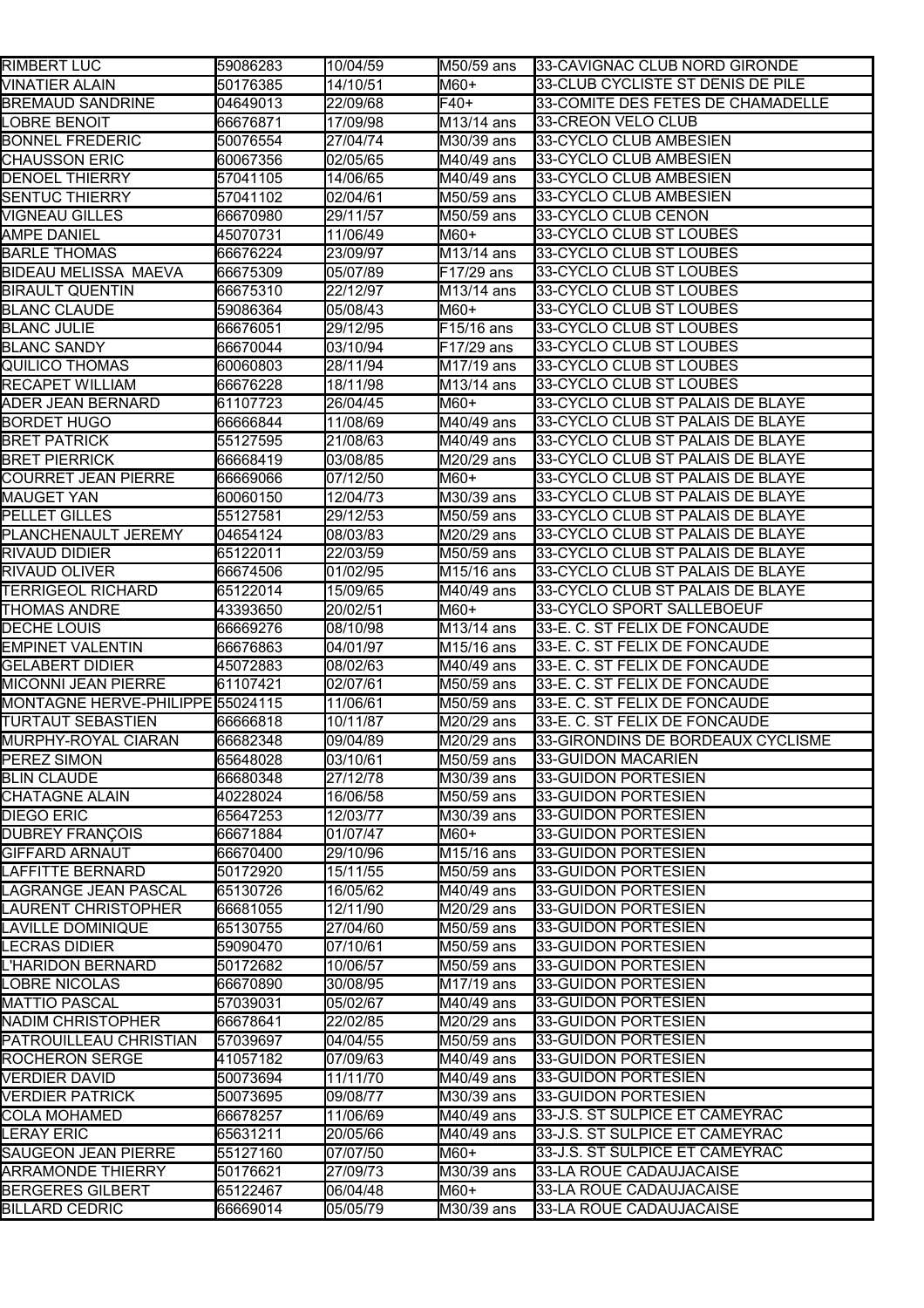| BOURROUSSE WALTER                | 65122532  | 20/04/68   | M40/49 ans              | 33-LA ROUE CADAUJACAISE                  |
|----------------------------------|-----------|------------|-------------------------|------------------------------------------|
| <b>CAUNIERE OLIVIER</b>          | 50172924  | 01/07/80   | M30/39 ans              | 33-LA ROUE CADAUJACAISE                  |
| DUBOURG GUY                      | 57041800  | 17/01/54   | M50/59 ans              | 33-LA ROUE CADAUJACAISE                  |
| DUVIGNEAU MICHEL                 | 66673574  | 21/01/68   | M40/49 ans              | 33-LA ROUE CADAUJACAISE                  |
| <b>GARREAU THIERRY</b>           | 57039028  | 02/08/63   | M40/49 ans              | 33-LA ROUE CADAUJACAISE                  |
| <b>MICHONNEAU ERIC</b>           | 65130761  | 07/06/60   | M50/59 ans              | 33-LA ROUE CADAUJACAISE                  |
| NORMANDIN MAXENCE                | 66680603  | 17/04/96   | M <sub>15</sub> /16 ans | 33-LA ROUE CADAUJACAISE                  |
| SOUBABERE ERIC                   | 04649601  | 26/05/68   | M40/49 ans              | 33-LA ROUE CADAUJACAISE                  |
| <b>VENEL HUGUES</b>              | 66668668  | 12/04/74   | M30/39 ans              | 33-LA ROUE CADAUJACAISE                  |
| VERGNAUD JEAN MICHEL             | 50172923  | 28/08/65   | M40/49 ans              | 33-LA ROUE CADAUJACAISE                  |
| VILLENAVE JEAN MARIE             | 66668417  | 24/08/54   | M50/59 ans              | 33-LA ROUE CADAUJACAISE                  |
| <b>CONSTANTIN JULIEN</b>         | 10147232  | 19/02/98   | M13/14 ans              | 33-LA ROUE DES MOULINS                   |
| <b>BETOUIGT SUIRE CLEMENT</b>    | 66681611  | 31/01/98   | M13/14 ans              | 33-MERIGNAC VELO CLUB                    |
| SUIRE LUDOVIC                    | 66681612  | 03/02/98   | M13/14 ans              | 33-MERIGNAC VELO CLUB                    |
| <b>GUIRAUD MATTHIEU</b>          | 04657344  | 21/07/82   | M20/29 ans              | 33-MIOS VELO CLUB                        |
| NICOLAS ANTHONY                  | 66674049  | 23/07/75   | M30/39 ans              | 33-MIOS VELO CLUB                        |
| PAIN CEDRIC                      | 66666347  | 22/03/75   | M30/39 ans              | 33-MIOS VELO CLUB                        |
| PAIN GUILLAUME                   | 66666349  | 03/04/82   | M20/29 ans              | 33-MIOS VELO CLUB                        |
| RAMES ISABELLE                   | 04648910  | 08/07/72   | F30/39 ans              | 33-SPORT ATHLETIQUE MERIGNACAIS          |
| <b>SEVIN FRANÇOIS</b>            | 66681539  | 13/10/55   | M50/59 ans              | 33-SPORT ATHLETIQUE MERIGNACAIS          |
| <b>BADET FREDERIC</b>            | 59082707  | 07/07/66   | M40/49 ans              | 33-TEAM SAINT MEDARD EN JALLES (TSM).    |
| LAPLAGNE DOMINIQUE               | 66673737  | 04/11/72   | M30/39 ans              | 33-TEAM SAINT MEDARD EN JALLES (TSM).    |
| <b>DECIMA Matthieu</b>           | 66674929  | 02/04/1978 | M30/39 ans              | <b>33-UC MARTILLAC</b>                   |
|                                  |           |            |                         |                                          |
| <b>TOUTAIN Yann</b>              | 65648026  | 01/08/1977 | M30/39 ans              | 33-UC MARTILLAC                          |
| ZANCHETTIN Damien                | 66668594  | 17/09/1986 | M20/29 ans              | 33-UC MARTILLAC                          |
| <b>BEDIS CLAUDE</b>              | 40204545  | 09/03/59   | M50/59 ans              | 33-UNION CYCLISTE LE HAILLAN-ST MEDARD   |
| BEDIS KILLIAN                    | 66667690  | 11/09/89   | M20/29 ans              | 33-UNION CYCLISTE LE HAILLAN-ST MEDARD   |
| BORDAIS DIDIER                   | 65122655  | 12/03/53   | M50/59 ans              | 33-UNION CYCLISTE ARCACHONNAISE          |
| GONNY JOHNNY                     | 50077375  | 20/08/80   | M30/39 ans              | 33-UNION CYCLISTE ARCACHONNAISE          |
| LAROUSSE FLORIAN                 | 66674267  | 15/04/88   | M20/29 ans              | 33-UNION CYCLISTE ARCACHONNAISE          |
| LAROUSSE FRANCOIS                | 66683164  | 13/01/65   | M40/49 ans              | 33-UNION CYCLISTE ARCACHONNAISE          |
| LEGRAND CLAUDE                   | 66681435  | 14/09/58   | M50/59 ans              | 33-UNION CYCLISTE ARCACHONNAISE          |
| NICOLAS HERVE                    | 20263619  | 03/04/53   | M50/59 ans              | 33-UNION CYCLISTE ARCACHONNAISE          |
| UNTEREINER JEAN LUC              | 55128564  | 23/01/59   | M50/59 ans              | 33-UNION CYCLISTE ARCACHONNAISE          |
| BERGEGERE FRANCIS                | 66669876  | 15/06/56   | M50/59 ans              | 33-UNION CYCLISTE DU REOLAIS             |
| POPLINEAU PATRICE                | 66667032  | 10/11/62   | M40/49 ans              | 33-UNION CYCLISTE DU REOLAIS             |
| RIPPES STEPHANE                  | 166683082 | 09/06/70   | M40/49 ans              | 33-UNION CYCLISTE DU REOLAIS             |
| <b>BENDICHOU GREGORY</b>         | 60065419  | 11/10/89   | M20/29 ans              | 133-UNION SPORTIVE VILLENAVAISE CYCLISME |
| CAILLAU PHILIPPE                 | 61110606  | 14/12/58   | M50/59 ans              | 33-US BREDOISE                           |
| <b>DRUART KEVIN</b>              | 50077373  | 20/04/94   | M17/19 ans              | 33-US BREDOISE                           |
| GILBARDIE CHRISTOPHER            | 04649056  | 20/05/96   | M15/16 ans              | 33-US BREDOISE                           |
| <b>GILBARDIE FABIEN</b>          | 50179940  | 28/05/72   | M30/39 ans              | 33-US BREDOISE                           |
| GILBARDIE PATRICK                | 50179941  | 12/03/67   | M40/49 ans              | 33-US BREDOISE                           |
| HAUSHALTER JEAN BAPTISTE66679852 |           | 05/09/87   | M20/29 ans              | 33-US BREDOISE                           |
| <b>BREGIERE GREGORY</b>          | 66678261  | 13/02/98   | M13/14 ans              | 33-V.C. ST THOMAS DE CONAC-ST CIERS/GIRO |
| <b>BREGIERE PATRICK</b>          | 61109437  | 27/12/68   | M40/49 ans              | 33-V.C. ST THOMAS DE CONAC-ST CIERS/GIRO |
| <b>DAL'CIN CYRIL</b>             | 50074827  | 16/12/77   | M30/39 ans              | 33-V.C. ST THOMAS DE CONAC-ST CIERS/GIRO |
| <b>CHATAIGNIER GEOFFROY</b>      | 04649847  | 22/05/82   | M20/29 ans              | 33-VELO CLUB AYGUEMORTE                  |
| <b>DEBENNE NICOLAS</b>           | 65132794  | 05/10/76   | M30/39 ans              | 33-VELO CLUB AYGUEMORTE                  |
| DECROZE FABIEN                   | 50074913  | 04/07/77   | M30/39 ans              | 33-VELO CLUB AYGUEMORTE                  |
| <b>LAPORTE MICHEL</b>            | 61110388  | 22/05/58   | M50/59 ans              | 33-VELO CLUB AYGUEMORTE                  |
| LE CARDINAL FLORIAN              | 66669607  | 06/02/81   | M30/39 ans              | 33-VELO CLUB AYGUEMORTE                  |
| <b>MOUCHAGUE THIERRY</b>         | 55128652  | 19/08/64   | M40/49 ans              | 33-VELO CLUB AYGUEMORTE                  |
| NICOT JULIEN                     | 66677216  | 05/05/84   | M20/29 ans              | 33-VELO CLUB AYGUEMORTE                  |
| <b>JOURDAN PATRICE</b>           | 66668642  | 18/09/70   | M40/49 ans              | 33-VELO CLUB BAZAS/ BERNOS BEAULAC       |
| LEGLISE JEAN LUC                 | 59090692  | 21/08/57   | M50/59 ans              | 33-VELO CLUB BAZAS/ BERNOS BEAULAC       |
| <b>BAYLE LAURENT</b>             | 65631146  | 26/11/69   | M40/49 ans              | 33-VELO CLUB COTE D'ARGENT               |
| <b>BOSANA ERIC</b>               | 40216218  | 10/11/63   | M40/49 ans              | 33-VELO CLUB COTE D'ARGENT               |
| <b>CLEMENT JOEL</b>              | 65631139  | 16/02/54   | M50/59 ans              | 33-VELO CLUB COTE D'ARGENT               |
| <b>ESTAY ANTHONY</b>             | 60062846  | 24/09/77   | M30/39 ans              | 33-VELO CLUB COTE D'ARGENT               |
| AIDAT BRUNO                      | 40215995  | 02/01/64   | M40/49 ans              | 33-VELO CLUB DE CANEJAN                  |
| <b>COUDERC DIDIER</b>            | 53108434  | 18/04/64   | M40/49 ans              | 33-VELO CLUB DE CANEJAN                  |
|                                  |           |            |                         |                                          |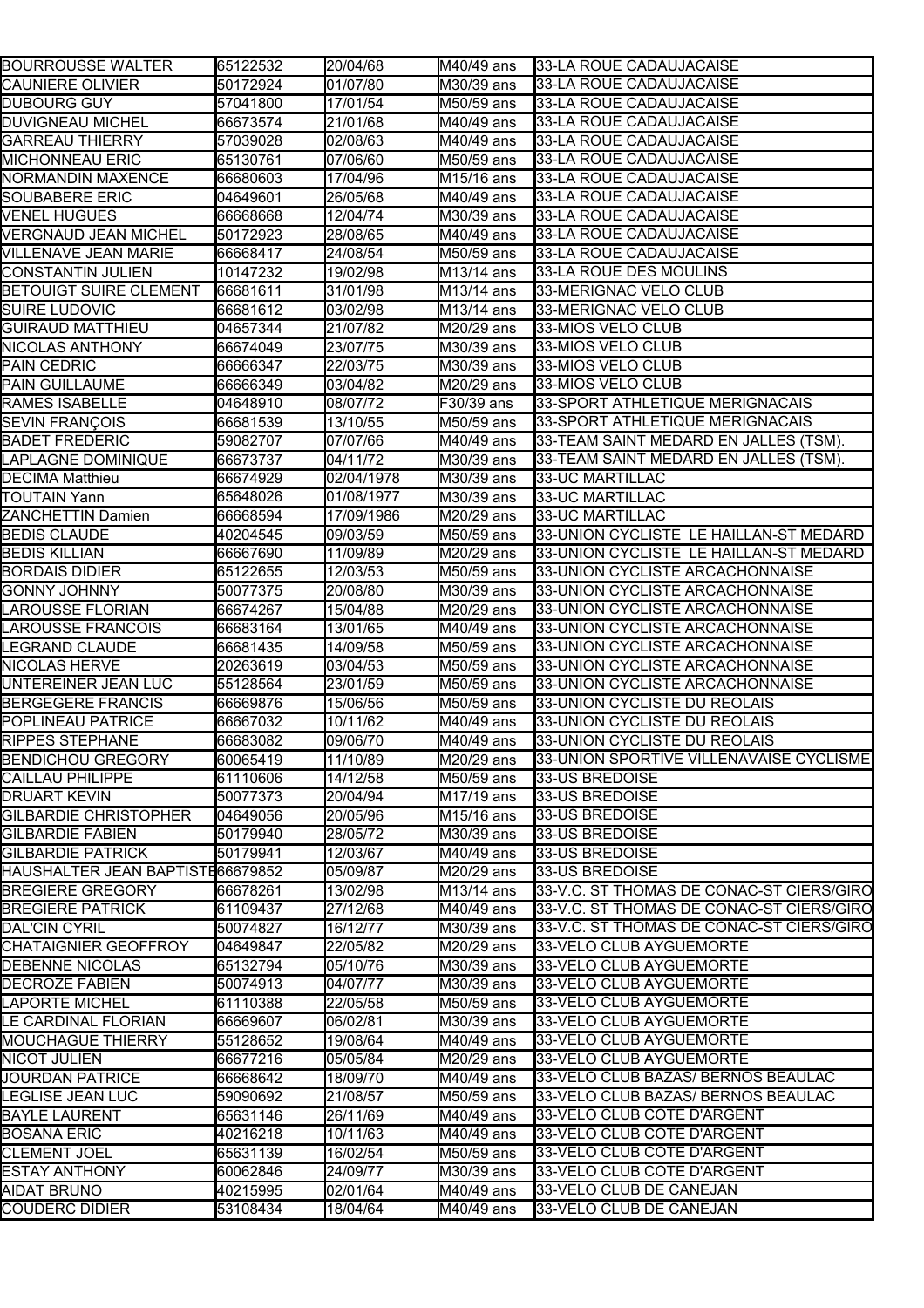| <b>BREUX NICOLAS</b>       | 50074911     | 29/10/84    | M20/29 ans | 33-VELO CLUB GALGON              |
|----------------------------|--------------|-------------|------------|----------------------------------|
| CHIEZE VINCENT             | 65658174     | 11/08/77    | M30/39 ans | 33-VELO CLUB GALGON              |
| <b>GALLEGO THIERRY</b>     | 57041165     | 11/06/72    | M30/39 ans | 33-VELO CLUB GALGON              |
| LACOMBE BRUNO              | 20232909     | 24/02/72    | M30/39 ans | 33-VELO CLUB GALGON              |
| PEDEMANAUD BENOIT          | 61109458     | 02/06/78    | M30/39 ans | 33-VELO CLUB GALGON              |
| ROQUES SEBASTIEN           | 20232634     | 03/09/75    | M30/39 ans | 33-VELO CLUB GALGON              |
| AUTHIER CYRIL              | 66666372     | 31/03/77    | M30/39 ans | 33-VELO CLUB GOURS               |
| <b>GAUTRIAS FRANCIS</b>    | 65648153     | 09/03/49    | M60+       | 33-VELO CLUB GOURS               |
| LAMOUREUX OLIVIER          | 04652685     | 08/12/68    | M40/49 ans | 33-VELO CLUB GOURS               |
| PICHEVIN DAVID             | 66672634     | 25/01/74    | M30/39 ans | 33-VELO CLUB GOURS               |
| RUSSEIL GERARD             | 65631454     | 02/03/52    | M50/59 ans | 33-VELO CLUB GOURS               |
| ARTIGA DAMIEN              | 66674421     | 02/09/98    | M13/14 ans | 33-VELO CLUB PERISSACAIS         |
| LAGARDE LAURENT            | 66667788     | 23/04/69    | M40/49 ans | 33-VELO CLUB PERISSACAIS         |
| PATEY ANTHONY              | 66680971     | 13/04/95    | M15/16 ans | 33-VELO CLUB PERISSACAIS         |
| MOUREAU AYMERIC            | 66679478     | 05/07/95    | M17/19 ans | 33-VELO CLUB RAUZANNAIS          |
| MOUREAU SYLVAIN            | 66679477     | 10/02/97    | M15/16 ans | 33-VELO CLUB RAUZANNAIS          |
| ARHANCET Christian         | 040-55173512 | 13/08/1956  | M50/59 ans | 40 - BOUCLES DE L'ADOUR          |
| <b>DAMESTOY Xavier</b>     | 040-57055819 | 30/03/1970  | M40/49 ans | 40 - BOUCLES DE L'ADOUR          |
| PALACIOS Alain             | 040-61022446 | 30/01/1962  | M40/49 ans | 40 - BOUCLES DE L'ADOUR          |
| LAFAURIE Gérard            | 040-80879644 | 04/02/1949  | M60+       | 40 - CLUB CYCLISTE PAYS TARUSATE |
| <b>HARGOUS Richard</b>     | 040-20113277 | 12/02/1971  | M40/49 ans | 40 - CYCLO CLUB TARNOS           |
| <b>BEAUNE Cédric</b>       | 040-50178845 | 14/08/1976  | M30/39 ans | 40 - GUIDON SAINT MARTINOIS      |
| LASRAK Samir               | 040-80881969 | 22/05/1984  | M20/29 ans | 40 - GUIDON SAINT MARTINOIS      |
| OLMEDA Jean                | 040-80877975 | 06/03/1958  | M50/59 ans | 40 - GUIDON SAINT MARTINOIS      |
| <b>DEVERT Frédéric</b>     | 040-20113400 | 24/07/1969  | M40/49 ans | 40 - LA ROUE ONESSOISE           |
| LARRUE Jean-Fréderic       | 040-65601540 | 11/07/1975  | M30/39 ans | 40 - LA ROUE ONESSOISE           |
| <b>TASTET Nicolas</b>      | 040-80879626 | 09/12/1986  | M20/29 ans | 40 - LA ROUE ONESSOISE           |
| LABATUT Christian          | 040-50174181 | 28/05/1949  | M60+       | 40 - LANDES SPORT NATURE         |
| FORTABAT Christophe        | 040-40058508 | 30/04/1975  | M30/39 ans | 40 - MARSACQ VELO SPORT          |
| MONCOUCUT Jean-Louis       | 040-65601844 | 02/05/1953  | M50/59 ans | 40 - SAINT PAUL SPORTS           |
| <b>BIRET Bruno</b>         | 040-40058996 | 10/11/1981  | M30/39 ans | 40 - UNION CYCLISTE MIMIZANAISE  |
| LESCARRET Stéphane         | 040-80879305 | 04/04/1969  | M40/49 ans | 40 - UNION CYCLISTE MIMIZANAISE  |
| <b>AUBENAS Marie Laure</b> | 040-80880729 | 24/04/1968  | $F40+$     | 40 - UNION CYCLISTE ST JUSTIN    |
| CHEVREAU MARINE            | 040-80880730 | 24/101980   | F30/39 ans | 40 - UNION CYCLISTE ST JUSTIN    |
| MARTIN Jean-Noël           | 040-80881810 | 20/12/1960  | M50/59 ans | 40 - UNION SPORTIVE TYROSSAISE   |
| <b>CLEMENT Victor</b>      | 040-80879260 | 09/02/1970  | M40/49 ans | 40 - VELO CLUB LUXOIS            |
| RICARD Jean-Louis          | 040-20123344 | 01/11/1948  | M60+       | 40 - VELO CLUB LUXOIS            |
| <b>BOND Coralie</b>        | 040-80879502 | 30/09/1992  | F17/29 ans | 40 - VELO CLUB MONTOIS           |
| <b>BOND Michel</b>         | 040-80879501 | 16/12/1965  | M40/49 ans | 40 - VELO CLUB MONTOIS           |
| <b>CARPE Yannick</b>       | 040-80880702 | 02/10/1987  | M20/29 ans | <b>40 - VELO CLUB MONTOIS</b>    |
| CIGANA Stéphane            | 040-80880138 | 26/01/1983  | M20/29 ans | 40 - VELO CLUB MONTOIS           |
| DUROU Jérôme               | 040-80878838 | 03/04/1984  | M20/29 ans | 40 - VELO CLUB MONTOIS           |
| <b>NAIBO Nicolas</b>       | 040-80880699 | 05/08/1980  | M30/39 ans | 40 - VELO CLUB MONTOIS           |
| PANIZZON Christian         | 040-20123291 | 22/08/1951  | M60+       | 40 - VELO CLUB MONTOIS           |
| <b>SANCEY Laurent</b>      | 040-63068120 | 10/12/1971  | M40/49 ans | 40 - VELO CLUB MONTOIS           |
| <b>PINARD Gilles</b>       | 040-40059974 | 20/11/1956  | M50/59 ans | 40 - VELO CLUB TARNOS            |
| barrere jean philippe      | 47-50049724  | 23/10/1972  | M30/39 ans | 47 .ucs-pujols                   |
| bejamin carré              | 47-50070052  | 31/03/1988  | M20/29 ans | 47 .ucs-pujols                   |
| bordez claude              | 47-50061669  | 26/09/1946  | M60+       | 47 .ucs-pujols                   |
| gontier marc               | 47-50007428  | 22/07/1968  | M40/49 ans | 47 .ucs-pujols                   |
| josé rocha                 | 47-50036987  | 03/08/1962  | M40/49 ans | 47 .ucs-pujols                   |
| marostica nicolas          | 47-50058501  | 14/02/1979  | M30/39 ans | 47 .ucs-pujols                   |
| moro jean pierre           | 47-50038778  | 04/11/1960  | M50/59 ans | 47 .ucs-pujols                   |
| panissard patrick          | 47-50033162  | 05/08/1964  | M40/49 ans | 47 .ucs-pujols                   |
| romain jordi               | 47-50025439  | 05/07/1992  | M17/19 ans | $\overline{47}$ .ucs-pujols      |
| salvant eric               | 47-50061141  | 21/10/1969  | M40/49 ans | $\overline{47}$ .ucs-pujols      |
| white geoffrey             | 47-50037869  | 02/09/1951  | M60+       | 47 .ucs-pujols                   |
| Cornali clement            | 500 73 061   | 05/09/1978  | M30/39 ans | 47 guidon biassais               |
| <b>DELZON Claude</b>       | 50065913     | 24/08/1952  | M60+       | 47 guidon biassais               |
| Diaz de la fuente josé     | 500 47 557   | 10/11/1948  | M60+       | 47 guidon biassais               |
| Gabaroche christophe       | 500 41 129   | 31/01/19960 | M50/59 ans | 47 guidon biassais               |
| Lefebvre baptiste          | 500 23 719   | 04/06/1994  | M17/19 ans | 47 guidon biassais               |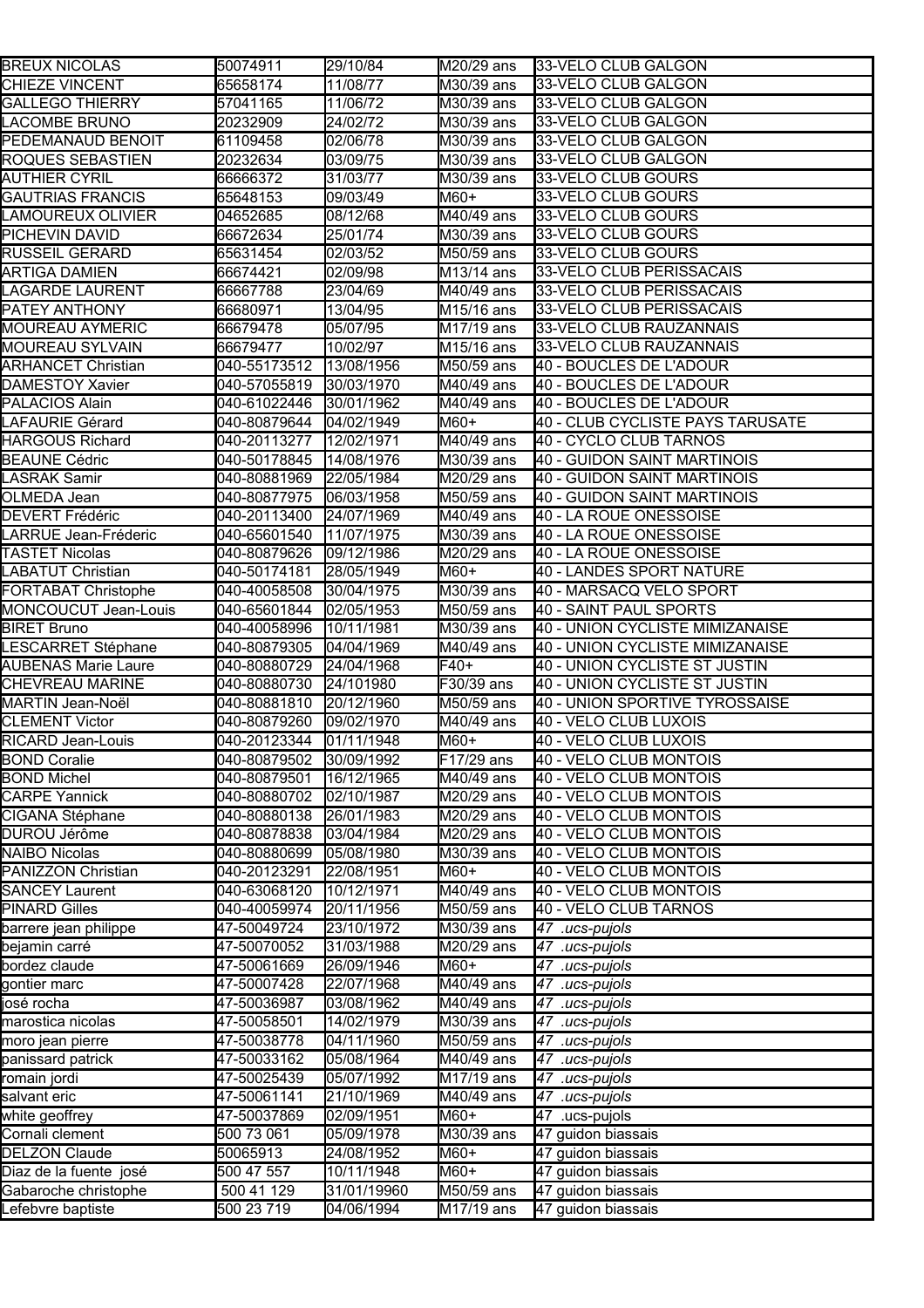| Lozach jérome               | 500 64 000 | 26/09/1973 | M30/39 ans                     | 47 guidon biassais                     |
|-----------------------------|------------|------------|--------------------------------|----------------------------------------|
| Mansilha maxime             | 500 69 372 | 06/11/1995 | M17/19 ans                     | 47 guidon biassais                     |
| Mari christophe             | 471 33 116 | 14/03/1970 | M40/49 ans                     | 47 guidon biassais                     |
| Maynadier philippe          | 500 51 392 | 21/02/1961 | M50/59 ans                     | 47 guidon biassais                     |
| Panissard jeoffrey          | 500 30 375 | 18/05/1995 | M17/19 ans                     | 47 guidon biassais                     |
| Parrel nicolas              | 500 49 697 | 09/04/1998 | M13/14 ans                     | 47 guidon biassais                     |
| Sartor clément              | 500 46 109 | 10/03/1996 | M15/16 ans                     | 47 guidon biassais                     |
| CAZEAUX MAXIME              | 50045037   | 22/02/1953 | M50/59 ans                     | 47- Pech Bike Club                     |
| ALEXANDRE Claude            | 43193773   | 22/10/1943 | M60+                           | 47-AL Varès                            |
| BELOTTI Jean Pierre         | 50055603   | 19/08/1968 | M40/49 ans                     | 47-AL Varès                            |
| <b>BENOIT Claude</b>        | 50058751   | 13/03/1952 | M50/59 ans                     | 47-AL Varès                            |
| COSTALUNGA Robert           | 50043589   | 24/09/1950 | $M60+$                         | 47-AL Varès                            |
| FAUQUE David                | 50019320   | 30/01/1984 | M20/29 ans                     | 47-AL Varès                            |
| RAGAGNIN Régis              | 50047010   | 03/10/1963 | M40/49 ans                     | 47-AL Varès                            |
| BORE Joël                   | 50034021   | 23/02/1963 | M40/49 ans                     | 47-CABE 47                             |
| FEUTRIER Joël               | 50019673   | 22/11/1961 | M50/59 ans                     | 47-CABE 47                             |
| GONCALVES Gilles            | 50048105   | 20/10/1961 | M50/59 ans                     | 47-CABE 47                             |
| <b>PERNON Yves</b>          | 50026901   | 19/05/1956 | M50/59 ans                     | 47-CABE 47                             |
| AUDUREAU Mickaël            | 50037501   | 01/06/1996 | $\overline{M15}$ /16 ans       | 47-CS Casteljaloux                     |
| <b>BAZAS Alain</b>          | 47134241   | 20/04/1950 | M60+                           | 47-CS Casteljaloux                     |
| <b>BOURY Gilbert</b>        | 03311650   | 18/07/1941 | M60+                           | 47-CS Casteljaloux                     |
| <b>CANAMAS Daniel</b>       | 41256692   | 31/05/1963 | M40/49 ans                     | 47-CS Casteljaloux                     |
| <b>CAZASSUS Alain</b>       | 03311651   | 29/12/1953 | M50/59 ans                     | 47-CS Casteljaloux                     |
| <b>CAZASSUS Marlène</b>     | 50023765   | 14/03/1987 | F17/29 ans                     | 47-CS Casteljaloux                     |
| DA ROS Florent              | 50006827   | 26/11/1990 | M20/29 ans                     | 47-CS Casteljaloux                     |
| <b>DESCO Cyrille</b>        | 50007100   | 02/08/1973 | M30/39 ans                     | 47-CS Casteljaloux                     |
| LABOUTE Daniel              | 26461704   | 20/10/1964 | M40/49 ans                     | 47-CS Casteljaloux                     |
| LAGUIBEAU Gérard            | 47133781   | 01/01/1959 | M50/59 ans                     | 47-CS Casteljaloux                     |
| LAGUIBEAU William           | 47136049   | 05/09/1968 | M40/49 ans                     | 47-CS Casteljaloux                     |
| <b>TAUZIN Franck</b>        | 50036026   | 07/05/1962 | M40/49 ans                     | 47-CS Casteljaloux                     |
| <b>TAUZIN Thierry</b>       | 50035313   | 23/08/1959 | M50/59 ans                     | 47-CS Casteljaloux                     |
| <b>TISNE Roger</b>          | 50060627   | 02/07/1951 | M60+                           | 47-CS Casteljaloux                     |
| <b>TISNE Sylvain</b>        | 50060626   | 29/09/1979 | M30/39 ans                     | 47-CS Casteljaloux                     |
| <b>BALSE Christian</b>      | 50034717   | 13/04/1959 | M50/59 ans                     | 47-Cyclo 4 Haut Agenais                |
| <b>BOURSINHAC Pascal</b>    | 50059767   | 19/10/1963 | $\overline{\text{M40}}/49$ ans | 47-Cyclo 4 Haut Agenais                |
| CAMINADE Joël               | 47131302   | 31/05/1951 | M60+                           | 47-Cyclo 4 Haut Agenais                |
| CONCHOU Bertrand            | 50059832   | 01/03/1978 | M30/39 ans                     | 47-Cyclo 4 Haut Agenais                |
| CONCHOU Romain              | 50059831   | 13/01/1980 | M30/39 ans                     | 47-Cyclo 4 Haut Agenais                |
| <b>CRAMAY Daniel</b>        | 47135557   | 13/09/1955 | M50/59 ans                     | 47-Cyclo 4 Haut Agenais                |
| DALLEAU Cyril               | 50036836   | 21/08/1995 | M15/16 ans                     | 47-Cyclo 4 Haut Agenais                |
| <b>GIL Pascal</b>           | 47131508   | 29/05/1967 | M40/49 ans                     | 47-Cyclo 4 Haut Agenais                |
| <b>GOUGET Yannick</b>       | 50059171   | 21/01/1967 | M40/49 ans                     | 47-Cyclo 4 Haut Agenais                |
| <b>GUIDON Fabrice</b>       | 50024764   | 27/01/1954 | M50/59 ans                     | 47-Cyclo 4 Haut Agenais                |
| <b>MARCHES Bruno</b>        | 50012653   | 20/08/1970 | M40/49 ans                     | 47-Cyclo 4 Haut Agenais                |
| <b>PECOSTE Christian</b>    | 41343704   | 24/01/1957 | M50/59 ans                     | 47-Cyclo 4 Haut Agenais                |
| <b>SARTRAND Jean Pascal</b> | 50073067   | 06/01/1958 | M50/59 ans                     | 47-Cyclo 4 Haut Agenais                |
| <b>DOHERTY PETER</b>        | 50071490   | 30/08/1959 | M50/59 ans                     | 47-CYCLO SPORT MIRAMONTAIS             |
| <b>TEYSSIER LAURENT</b>     | 50045127   | 22/10/1965 | $\overline{\text{M40}}/49$ ans | 47-CYCLO SPORT MIRAMONTAIS             |
| <b>BERNARD Guy</b>          | 05165210   | 28/12/1960 | M50/59 ans                     | 47-EC Bazeillaise                      |
| <b>BOS Florent</b>          | 50070803   | 16/06/1977 | M30/39 ans                     | 47-EC Bazeillaise                      |
| <b>CHARLOT Francis</b>      | 50057982   | 30/11/1965 | M40/49 ans                     | 47-EC Bazeillaise                      |
| <b>DUCAUZE Bernard</b>      | 50063326   | 31/07/1954 | M50/59 ans                     | 47-EC Bazeillaise                      |
| <b>ETCHEVERRY Pascal</b>    | 50060635   | 06/10/1929 | M30/39 ans                     | 47-EC Bazeillaise                      |
| LEJEUNE Christophe          | 50071497   | 23/12/1972 | M30/39 ans                     | 47-EC Bazeillaise                      |
| <b>MONTHUS Michel</b>       | 47132253   | 06/03/1951 | M60+                           | 47-EC Bazeillaise                      |
| NAULLET Guy                 | 50028098   | 14/08/1946 | M60+                           | 47-EC Bazeillaise                      |
|                             |            |            |                                |                                        |
| NAY Stéphane                | 50042863   | 13/08/1975 | M30/39 ans                     | 47-EC Bazeillaise<br>47-EC Bazeillaise |
| PAUVERT Yves                | 50064684   | 21/09/1955 | M50/59 ans                     |                                        |
| <b>TONINI François</b>      | 50061119   | 11/02/1952 | M50/59 ans                     | 47-EC Bazeillaise                      |
| <b>BUTTANI René</b>         | 50030117   | 11/09/1948 | M60+                           | 47-Guidon Néracais                     |
| <b>CECCILLE</b> Jean Paul   | 50009100   | 04/03/1951 | M60+                           | 47-Guidon Néracais                     |
| LIQUETTE Jean Pierre        | 50063223   | 28/04/1949 | M60+                           | 47-Guidon Néracais                     |